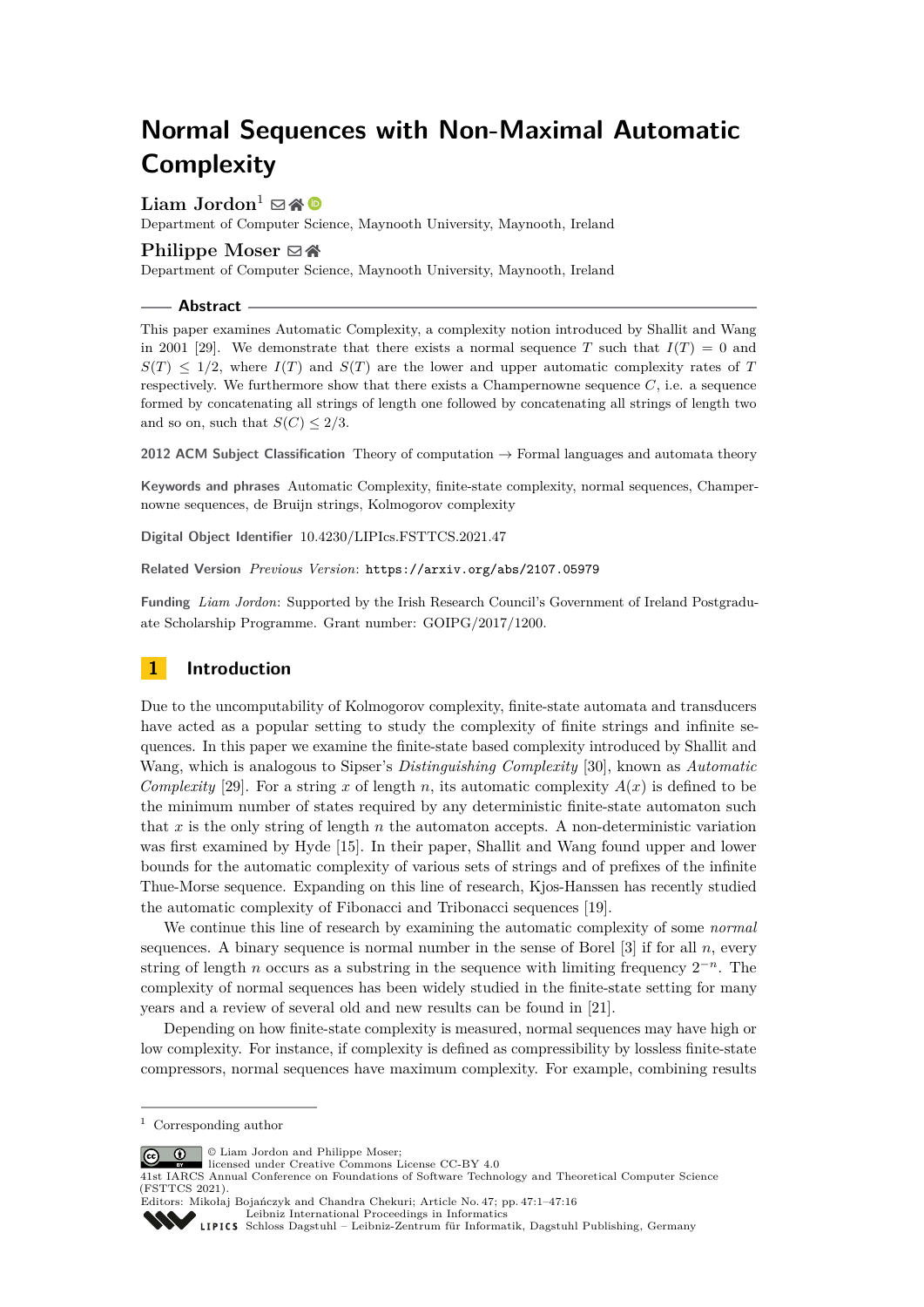### **47:2 Normal Sequences with Non-Maximal Automatic Complexity**

of Schnorr and Stimm [\[28\]](#page-12-2) and Dai, Lathrop, Lutz and Mayordomo [\[10\]](#page-11-4) demonstrates that a sequence is normal if and only if it cannot be compressed by any lossless finite-state compressor (see [\[2\]](#page-11-5) for a proof). This is also true when the finite-state compressor is equipped with a counter [\[1\]](#page-11-6) or when the reading head is allowed to move in two directions [\[8\]](#page-11-7). Another definition examines the length of the minimal input required to output a string via finite-state transducers and has been used in [\[5,](#page-11-8) [7,](#page-11-9) [11,](#page-11-10) [12,](#page-11-11) [17\]](#page-11-12). It was demonstrated in Theorem 24 of [\[7\]](#page-11-9) that in a complexity based on this approach, one can construct normal sequences with minimal complexity.

As automatic complexity is more of a "combinatorial" rather than an "information content" measurement<sup>[2](#page-1-0)</sup>, this leads to the question as to how low can the automatic complexity of normal sequences be? Previously the automatic complexity of finite strings produced by linear feedback shift registers which have a maximal number of distinct substrings (otherwise known as *m*-sequences) [\[20\]](#page-11-13) along with sequences and finite strings which do not contain *k*-powers, i.e. substrings of the form  $x^k$ , have been studied [\[16,](#page-11-14) [19,](#page-11-1) [29\]](#page-12-0). Normal sequences by definition contain  $x^k$  as a substring infinitely often for every possible pair  $(x, k)$ . Is there a trade-off between the randomness of normal sequences resulting in high complexity, in the sense that they contain every string as a substring infinitely often, and the fact that some of those substrings have the form  $x^k$  which results in low automatic complexity?

We explore this question by constructing a normal sequence *T* whose upper automatic complexity rate  $S(T)$  is bounded above by  $1/2$  and whose lower automatic complexity rate *I*(*T*) is 0. We then study a specific class of normal sequences known as *Champernowne* sequences [\[9\]](#page-11-15), i.e. sequences formed by concatenating all strings of length one followed by all strings of length two and so on. It is widely known that Champernowne sequences are incompressible by the Lempel-Ziv 78 algorithm and results by Lathrop and Strauss show that all sequences incompressible by Lempel-Ziv 78 are normal [\[22\]](#page-12-3). Due to this restriction on their construction, one may expect Champernowne sequences to have high automatic complexity. However, we demonstrate that there exists a Champernowne sequence *C* built via a method presented by Pierce and Shields in [\[25\]](#page-12-4) that satisfies  $S(C) \leq 2/3$ . It has previously been seen that Champernowne sequences built via their method are compressible by a variation of the Lempel-Ziv 77 [\[25\]](#page-12-4) and the PPM<sup>∗</sup> [\[18\]](#page-11-16) compression algorithms.

# **2 Preliminaries**

We work with the binary alphabet  $\{0,1\}$  in this paper. A finite *string* is an element of  $\{0,1\}^*$ . A *sequence* is an element of  $\{0,1\}^\omega$ .  $\{0,1\}^{\leq \omega}$  denotes the set  $\{0,1\}^* \bigcup \{0,1\}^\omega$ . The length of a string *x* is denoted by |*x*|. We say  $|S| = \omega$  for  $S \in \{0,1\}^{\omega}$ .  $\lambda$  denotes the string of length 0.  $\{0,1\}^n$  denotes the set of strings of length *n*. For  $x \in \{0,1\}^{\leq \omega}$  and  $0 \leq i < |x|, x[i]$  denotes the  $(i+1)$ <sup>th</sup> bit of *x* with *x*[0] being the first bit. For  $x \in \{0,1\}^{\leq \omega}$  and  $0 \leq i \leq j < |x|, x[i..j]$ denotes the *substring* of *x* consisting of its  $(i+1)$ <sup>th</sup> through  $(j+1)$ <sup>th</sup> bits. For  $x \in \{0,1\}^*$  and  $y \in \{0,1\}^{\leq \omega}, xy$  (sometimes written as  $x \cdot y$ ) denotes the string (or sequence) *x* concatenated with *y*. For a string *x*,  $x^n$  denotes *x* concatenated with itself *n* times. For  $x \in \{0,1\}^{\leq \omega}$ , a substring *y* of *x* is called a *k*-*power* if  $y = u^k$  for some string *u*. For  $x \in \{0,1\}^*$  and  $y, z \in \{0, 1\}^{\leq \omega}$  such that  $z = xy$ , we call *x* a *prefix* of *z* and *y* a *suffix* of *z*. We write  $x[i..]$ to denote the suffix of x beginning with its  $(i+1)$ <sup>th</sup> bit. The *lexicographic-length* ordering of  $\{0,1\}^*$  is defined by saying for two strings *x, y, x* comes before *y* if either  $|x| < |y|$  or else  $|x| = |y|$  with  $x[n] = 0$  and  $y[n] = 1$  for the smallest *n* such that  $x[n] \neq y[n]$ .

<span id="page-1-0"></span><sup>2</sup> In an information content measurement, we would like there to be roughly  $2^n$  objects with a complexity of *n* while it trivially holds that all strings of the form  $0^n$  and  $1^n$  have an automatic complexity of 2.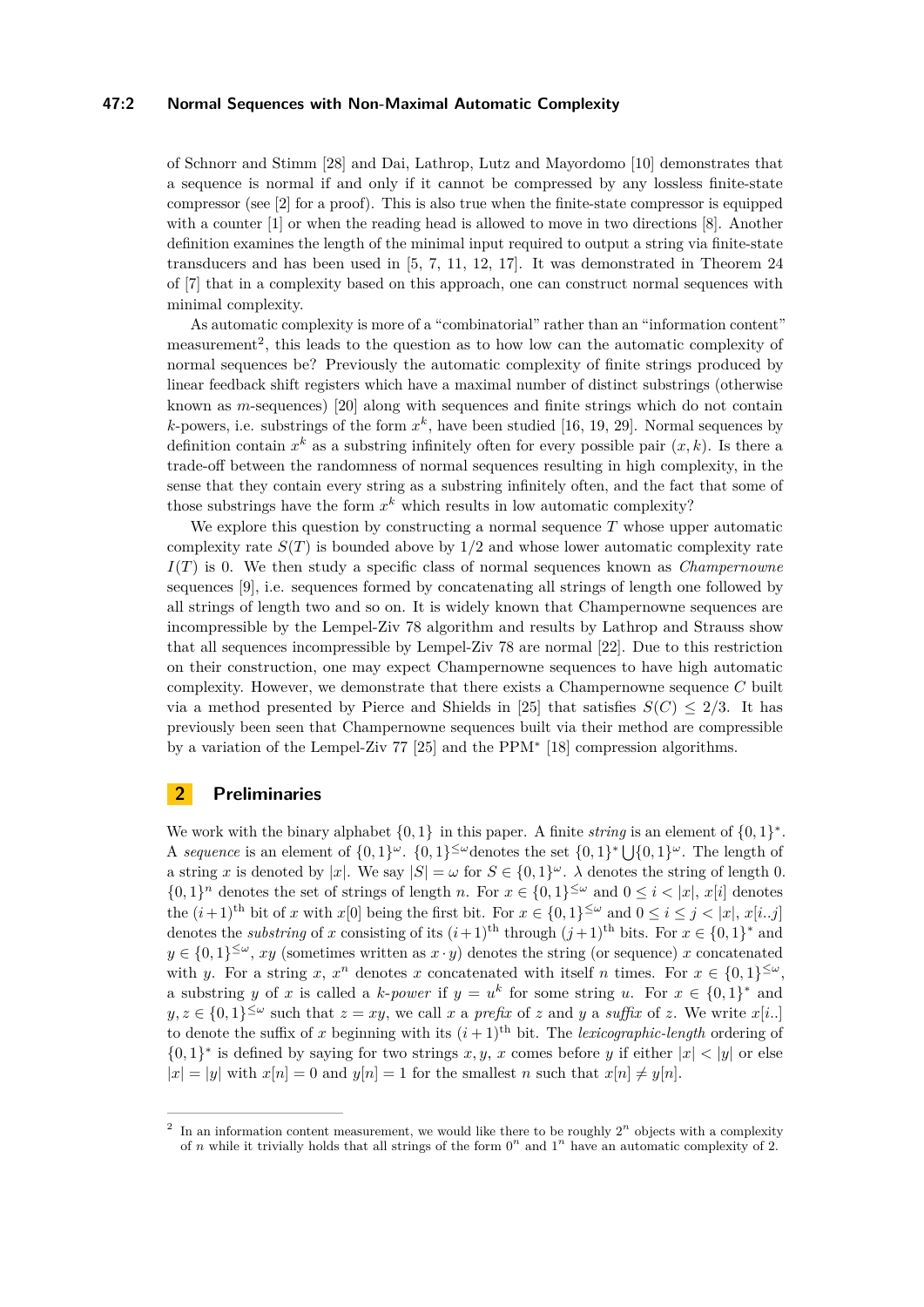Given strings *x, w* we use the following notation to count the number of times *w* occurs as a substring in *x*. The number of occurrences of *w* as a substring of *x* is given by

 $\mathrm{occ}(w, x) = |\{i : x[i..i + |w| - 1] = w\}|.$ 

The block number of occurrences of *w* as a substring of *x* is given by

 $\mathrm{occ}_b(w, x) = |\{i : x[i..i + |w| - 1] = w \land i \equiv 0 \bmod |w|\}|.$ 

For example,  $\text{occ}(00,0000) = 3$  while  $\text{occ}_b(00,0000) = 2$ . Automatic complexity is based on finite automata.

 $\blacktriangleright$  **Definition 1.** *A* deterministic finite-state automaton (DFA) *is a* 4*-tuple*  $M = (Q, q_0, \delta, F)$ , *where*

 $Q$  *is a non-empty, finite set of states,* 

 $q_0 \in Q$  *is the* initial state,

 $\delta$  :  $Q \times \{0, 1\} \rightarrow Q$  *is the* transition function,

 $\blacksquare$  *F*  $\subseteq$  *Q is the set of* final / accepting states.

A DFA *M* can be thought of as a function  $M: \{0,1\}^* \to Q$  such that for all  $x \in \{0,1\}^*$  and  $b \in \{0,1\}$ , *M* is defined by the recursion  $M(\lambda) = q_0$  and  $M(xb) = \delta(M(x), b)$ . If  $M(x) \in F$ , we say *M* accepts *x*. We write  $L(M)$  to denote the *language* of *M*, i.e. the set of strings that *M* accepts.

Shallit and Wang define *automatic complexity* as follows.

▶ **Definition 2** ([\[29\]](#page-12-0)). Let  $x \in \{0, 1\}^*$ . The automatic complexity of  $x$ *, denoted by*  $A(x)$ *, is the minimal number of states required by any DFA M such that*  $L(M) \bigcap \{0,1\}^{|x|} = \{x\}.$ 

We say a DFA *M uniquely accepts* a string *x* if  $L(M) \bigcap \{0,1\}^{|x|} = \{x\}.$ 

Shallit and Wang compute the following two ratios to examine the automatic complexity of sequences.

▶ **Definition 3.** *The* lower *and* upper *rates for the automatic complexity of a sequence T are respectively given by*

$$
I(T) = \liminf_{m \to \infty} \frac{A(T[0..m])}{m+1} \text{ and, } S(T) = \limsup_{m \to \infty} \frac{A(T[0..m])}{m+1}.
$$

From the fact that for all  $x \in \{0,1\}^*$  it trivially holds that  $A(x) \leq |x| + 2$ , it follows that for  $\text{all } T \in \{0, 1\}^{\omega}, 0 \le I(T) \le S(T) \le 1.$ 

Normal sequences and *de Bruijn* strings which we use to build *normal* sequences are defined as follows.

▶ **Definition 4.** *A sequence*  $T \in \{0, 1\}^\omega$  *is normal if for all*  $x \in \{0, 1\}^*$ ,

$$
\lim_{m \to \infty} \frac{\text{occ}(x, T[0..m])}{m+1} = 2^{-|x|}.
$$

▶ **Definition 5** ([\[4,](#page-11-17) [27\]](#page-12-5)). *A* de Bruijn string *of order n is a string*  $u \in \{0,1\}^{2^n}$  *such that for*  $all \ w \in \{0,1\}^n, \text{occ}(w, u \cdot u[0..n-2]) = 1.$ 

For example, 0011 and 00010111 are de Bruijn strings of order 2 and 3 respectively. We generally use  $d_n$  to denote a de Bruijn string of order *n*. It is known that there are  $2^{2^{n-1}-n}$ de Bruijn strings of order *n* unique up to cycling, i.e. the two de Bruijn strings 0011 and 0110 are considered the same string for example when counting.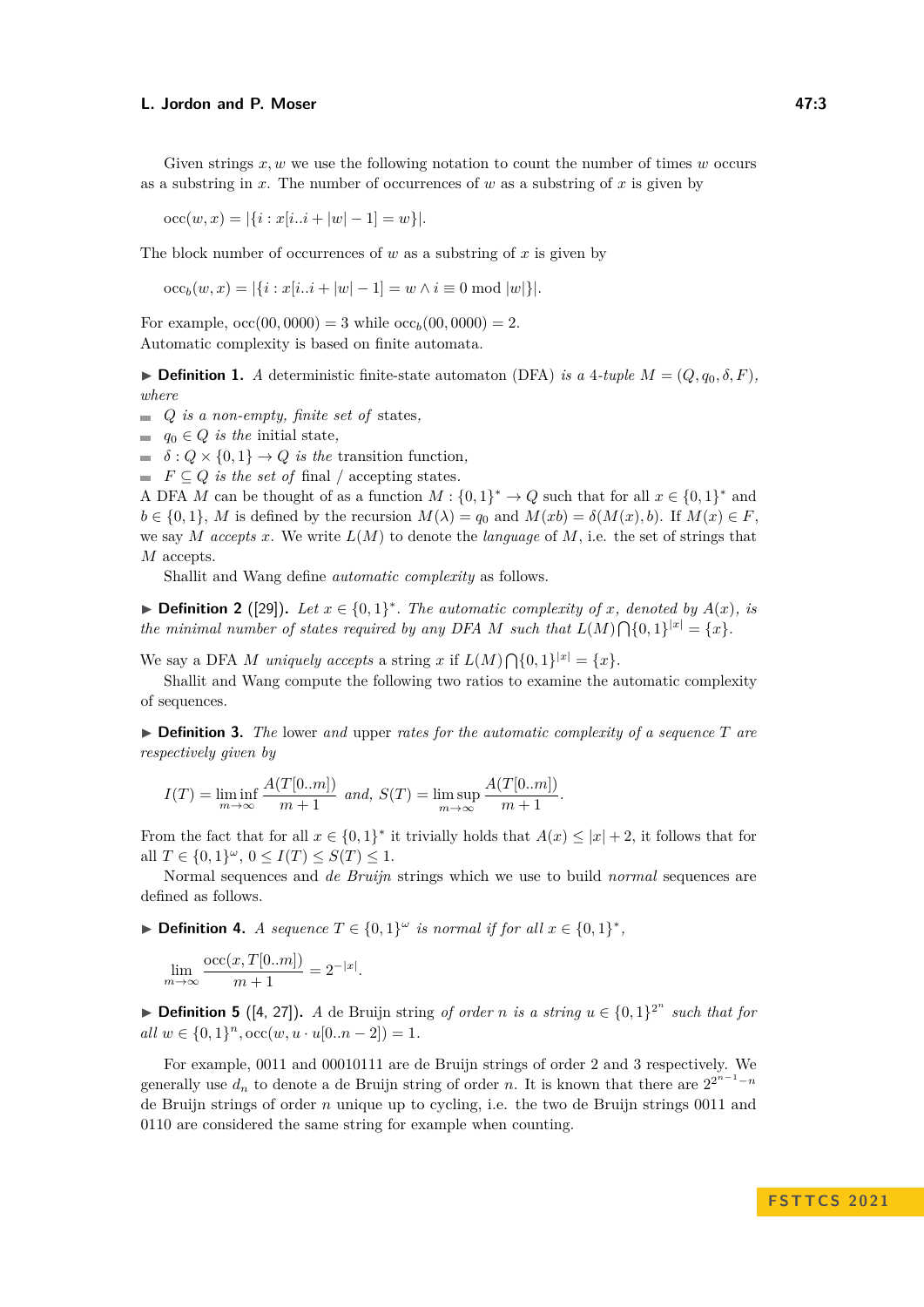### **47:4 Normal Sequences with Non-Maximal Automatic Complexity**

# **3 Normal Sequences with Low Automatic Complexity**

In our first result we construct a normal sequence *T* such that  $I(T) = 0$ , that is, infinitely many prefixes have close to minimal automatic complexity. We furthermore show that  $S(T) \leq 1/2$ , indicating that the sequence does not have high complexity. We require the following variation of a result by Nandakumar and Vangapelli.

<span id="page-3-1"></span>▶ **Theorem 6** ([\[24\]](#page-12-6)). Let  $f : \mathbb{N} \to \mathbb{N}$  be increasing such that for all  $n, f(n) \geq n^n$ . Then *every sequence of the form*  $T = d_1^{f(1)} d_2^{f(2)} d_3^{f(3)} \cdots$  *where*  $d_n$  *is a de Bruijn string of order n, is normal* [3](#page-3-0) *.*

<span id="page-3-2"></span>▶ **Theorem 7.** *There is a normal sequence T such that*  $I(T) = 0$  *and*  $S(T) \leq \frac{1}{2}$ *.* 

**Proof.** We recursively define the sequence  $T = T_1 T_2 \dots$  and the function  $f : \mathbb{N} \to \mathbb{N}$  as follows. For all  $j \geq 1$ , let  $d_j$  be a de Bruijn string of order *j* such that if *j* is odd,  $d_j$  begins with a 1 and if *j* is even,  $d_j$  begins with a 0. We set  $f(1) = 2$  and  $T_1 = d_1^{f(1)} = d_1^2$ . For  $j \ge 2$ , we define  $f(j) = |T_1 \dots T_{j-1}|^{|T_1 \dots T_{j-1}|}$  and  $T_j = d_j^{f(j)}$ . Note that  $f(1) > 1$  and for all  $j ≥ 2$ , *f*(*j*) ≥  $|T_{j-1}|^{T_{j-1}}|$  and that  $|T_{j-1}| = 2^{j-1} f(j-1) \geq j$ . Hence by Theorem [6,](#page-3-1) *T* is normal. For simplicity, we write  $\overline{T_i}$  for the prefix  $T_1 \cdots T_j$  of  $T$ .

We first show that  $I(T) = 0$ . Consider a prefix of the form  $\overline{T_n}$ .  $\overline{T_n}$  is uniquely accepted by the DFA  $M_1$  which has a state for each bit of  $\overline{T_{n-1}}$  followed by a loop of length  $2^n$  for the string  $d_n$  whose root state is the only accepting state, and an error state.  $M_1$  can be seen in Figure [1.](#page-4-0) *M*<sub>1</sub> has  $|T_{n-1}| + 2^n + 1$  states. Thus we have that

$$
\frac{A(\overline{T_n})}{|\overline{T_n}|} \le \frac{|\overline{T_{n-1}}| + 2^n + 1}{|\overline{T_n}| + |\overline{T_{n-1}}|} = \frac{|\overline{T_{n-1}}| + 2^n + 1}{2^n f(n) + |\overline{T_{n-1}}|} \le \max\left\{\frac{|\overline{T_{n-1}}|}{2^n |\overline{T_{n-1}}| + |\overline{T_{n-1}}|}, \frac{2^n + 1}{|\overline{T_{n-1}}|}\right\} \le \max\left\{\frac{1}{2^n}, \frac{2^n + 1}{(n-1)^{n-1}}\right\}.
$$

Hence it follows that  $I(T) = 0$ .

Next consider an arbitrary prefix  $T[0..m]$  of *T*. Let *n* be largest such that  $\overline{T_n}$  is a prefix of *T*[0*.m*] but  $\overline{T_{n+1}}$  is not. Thus  $T[0..m] = \overline{T_n} \cdot w$  for some  $w \in \{0,1\}^*$  and is uniquely accepted by the DFA  $M_2$  in Figure [1.](#page-4-0)  $M_2$  has a state for each bit of  $\overline{T_{n-1}}$ , followed by a loop of length  $2^n$  for the string  $d_n$ , followed by a state for each bit of  $w$  and an error state.  $M_2$  has  $|\overline{T_{n-1}}| + 2^n + |w| + 1$  states.

Consider when  $1 \le |w| \le 2^n(f(n)-1) + 2^{n+1}$ . Note that

$$
|T_{n+1}| = 2^{n+1}f(n+1) = 2^{n+1}(f(n+1)-1) + 2^{n+1} > 2^n(f(n)-1) + 2^{n+1}
$$

so *w* can be this length. Note also that  $M_2$  has at most  $|\overline{T_n}| + 2^{n+1} + 1$  states for such *w*.

<span id="page-3-0"></span><sup>&</sup>lt;sup>3</sup> Nandakumar and Vangapelli's original result was for when  $f(n) = n<sup>n</sup>$ . However, their argument easily carries over for  $f(n) \geq n^n$  also and this fact has been used by other authors such as in [\[6,](#page-11-18) [7\]](#page-11-9).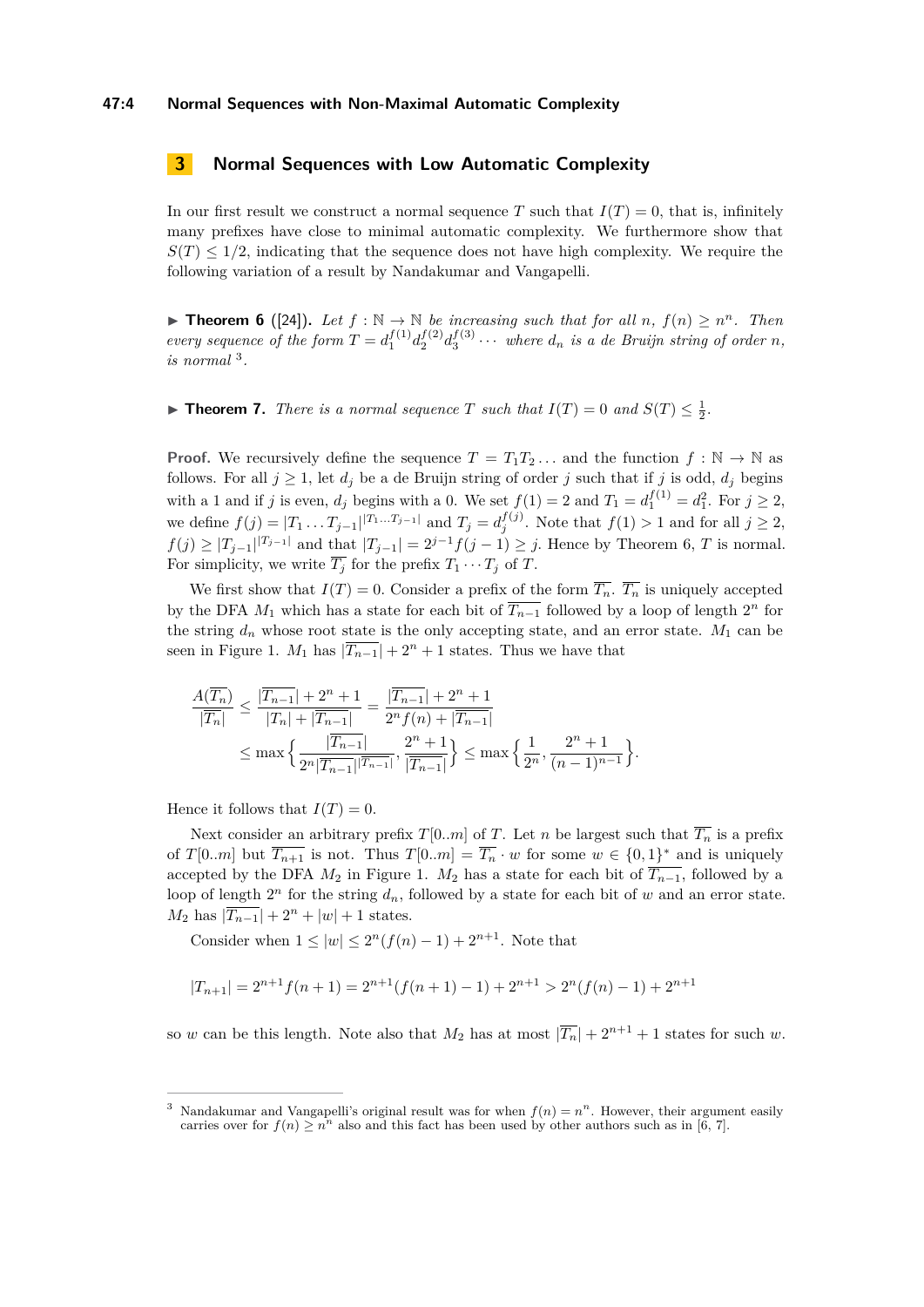Hence for such *w* we have that

$$
\frac{A(T[0..m])}{m+1} \le \frac{|T_{n-1}| + 2^n + |w| + 1}{|\overline{T_n}| + |w|}
$$
\n
$$
\le \frac{|\overline{T_{n-1}}| + 2^n + 2^n(f(n) - 1) + 2^{n+1} + 1}{|\overline{T_n}| + 2^n(f(n) - 1) + 2^{n+1}}
$$
\n
$$
= \frac{|\overline{T_{n-1}}| + |\overline{T_n}| + 2^{n+1} + 1}{|\overline{T_{n-1}}| + 2|\overline{T_n}| + 2^n}
$$
\n
$$
= \frac{|\overline{T_{n-1}}| + 2^n(\overline{|T_{n-1}|}|\overline{T_{n-1}}| + 2) + 1}{|\overline{T_{n-1}}| + 2(2^n|\overline{T_{n-1}}| |\overline{T_{n-1}}|) + 2^n}
$$
\n
$$
\le \max \left\{ \frac{1 + 2^n(|\overline{T_{n-1}}|^{|\overline{T_{n-1}}| - 1} + 2|\overline{T_{n-1}}|^{-1})}{1 + 2(2^n|\overline{T_{n-1}}|^{|\overline{T_{n-1}}| - 1})}, \frac{1}{2^n} \right\}.
$$
\n(1)

Note Equation [\(1\)](#page-4-1) approaches 1*/*2 as *n* increases.

Furthermore consider when  $2^{n}(f(n) - 1) + 2^{n+1} < |w| \leq |T_{n+1}|$ . Instead of looping on  $d_n$ , it becomes more beneficial to loop on  $d_{n+1}$  via a DFA similar to  $M_1$  in Figure [1](#page-4-0) where the accepting state is a single state in the loop depending on the length of *w*. Thus for such prefixes  $A(\overline{T_n} \cdot w) \leq |\overline{T_n}| + 2^{n+1} + 1$ , i.e. it does not depend on *w*. Hence the ratio  $A(T[0..m])/(m+1)$  decreases and approaches  $I(T)$  for such *w*.

Therefore, by Equation [\(1\)](#page-4-1),  $S(T) \leq \frac{1}{2}$ 

<span id="page-4-1"></span>
$$
1 \leq i \leq n-1
$$

<span id="page-4-0"></span>

**Figure 1** DFA  $M_1$  (left) and  $M_2$  (right) from Theorem [7.](#page-3-2) The error state (the state traversed to if the bit seen is not the expected bit) and arrows to it are not included. By the construction of *T*,  $d_n[0] \neq w[0]$  to ensure determinism.

# **4 Automatic Complexity of Champernowne Sequences**

In this section we present a Champernowne sequence with an upper automatic complexity rate bounded above by 2*/*3.

 $\triangleright$  **Definition 8.** *A sequence C is a* Champernowne *sequence if*  $C = C_1 C_2 C_3 \dots$ , *such that for each n, C<sup>n</sup> is a concatenation of all strings of length n exactly once. That is, for all*  $x \in \{0, 1\}^n$ ,  $\mathrm{occ}_b(x, C_n) = 1$ .

Unlike Champernowne's original sequence which was a concatenation of all strings in lexicogrpahic-length order (0100011011000*...*), we emphasise that the set of Champernowne sequences do not require strings to be in length-lexicographic order for the construction. There are  $2^n!$  possible choices for zone  $C_n$  in a Champernowne sequence. For instance, 00011011 and 11100001 are two possibilities for  $C_2$ .

We now describe Pierce and Shields' construction of Champernowne sequences from [\[25\]](#page-12-4). Suppose we wished to construct substring  $C_n$ . Let  $d_n$  be a de Bruijn string of order *n*. For  $0 \leq j \leq 2^{n} - 1$ , let  $d_{n,j}$  represent a cyclic shift to the left of the first *j* bits of  $d_n$ . That is,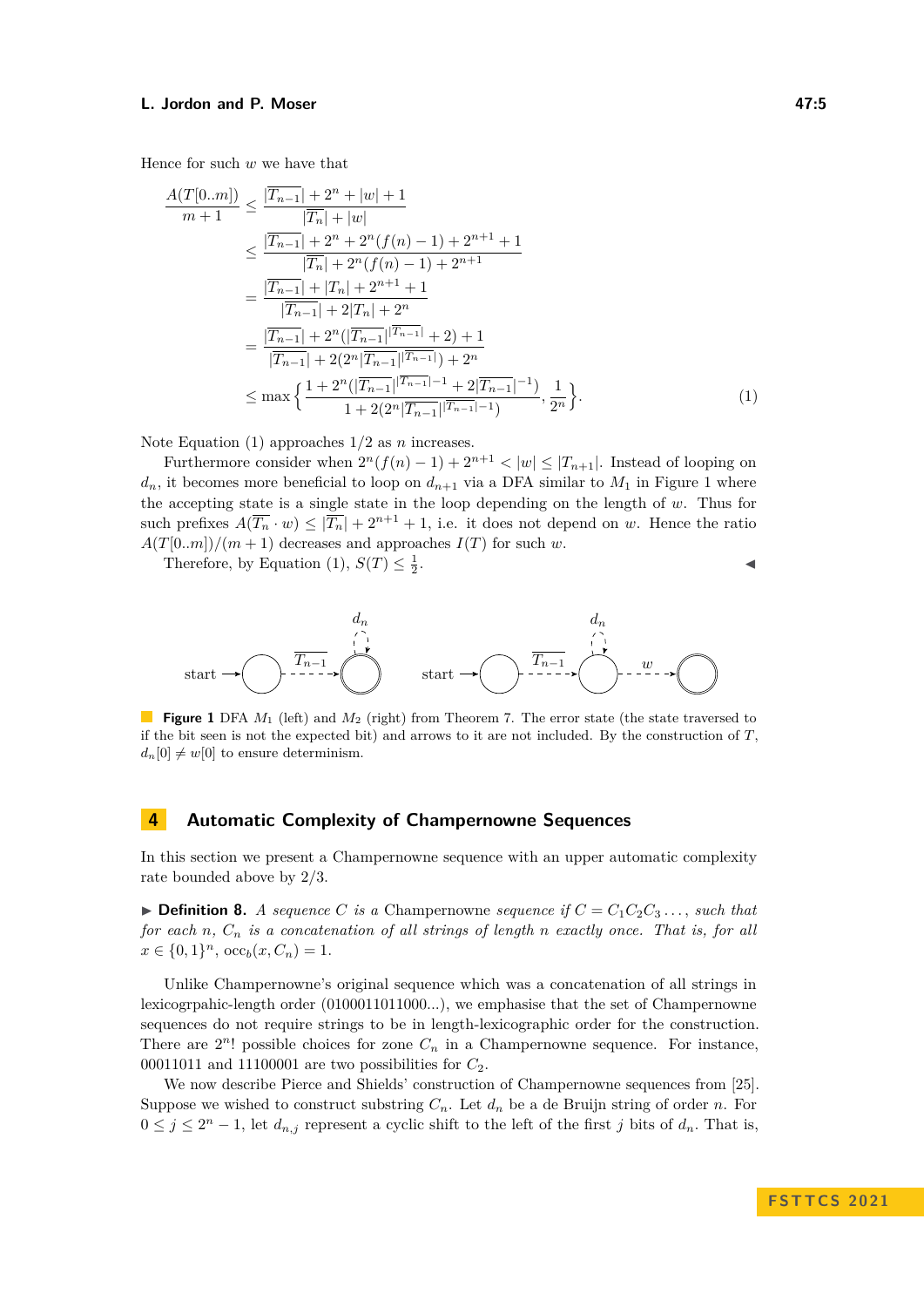#### **47:6 Normal Sequences with Non-Maximal Automatic Complexity**

 $d_{n,j} = d_n[j..2^n - 1] \cdot d_n[0..j - 1]$ . We write  $d_n$  instead of  $d_{n,0}$  when no cyclic shift occurs. Note that each *n* can be written uniquely in the form  $n = 2<sup>s</sup> t$  where  $s \geq 0$  and  $t \geq 1$  where *t* is odd. Each substring  $C_n$  is broken into further substrings  $C_n = B_{n,0} \cdot B_{n,1} \cdots B_{n,2^s-1}$ where  $B_{n,j}$  is a concatenation of  $d_{n,j}$  with itself *t* times. That is,  $B_{n,j} = (d_{n,j})^t$ . Hence, for example, if *n* is odd then  $C_n = (d_n)^n$  and if  $n = 2^k$  for  $k \ge 1$ ,  $C_n = d_n d_{n,1} \cdots d_{n,n-1}$ .

To help the reader visualise this, the result of using the lexicographic least de Bruijn strings of order 3*,* 4 and 6 to build *C*3*, C*<sup>4</sup> and *C*<sup>6</sup> via Pierce and Shields' method are provided in Figures [2](#page-5-0) and [3.](#page-5-1) An algorithm to construct the lexicographic least de Bruijn strings was first provided by Martin in 1934 which requires exponential space [\[23\]](#page-12-7). Later works by Fredricksen, Kessler and Maiorana led to the FKM-algorithm which only requires *O*(*n*) space to construct such strings [\[13,](#page-11-19) [14\]](#page-11-20).

| 00010111 | 0000100110101111         |
|----------|--------------------------|
| 00010111 | 0001001101011110         |
| 00010111 | 0010011010111100         |
|          | ${\tt 0100110101111000}$ |

<span id="page-5-1"></span><span id="page-5-0"></span>**Figure 2** Concatenating the three rows on the left hand side produces the substring  $C_3$  and concatenating the four rows on the right hand side produces the substring  $C_4$  if  $d_3$  and  $d_4$  are chosen to be the least lexicographic de Bruijn string of their order respectively.

> 0000001000011000101000111001001011001101001111010101110110111111 0000001000011000101000111001001011001101001111010101110110111111 0000001000011000101000111001001011001101001111010101110110111111 0000010000110001010001110010010110011010011110101011101101111110 0000010000110001010001110010010110011010011110101011101101111110 0000010000110001010001110010010110011010011110101011101101111110

**Figure 3** Concatenating the six rows produces the substring  $C_6$  where  $d_6$  is chosen to be the lexicographic least de Bruijn string of order 6. The first three rows are *B*<sup>0</sup> while the second three rows are  $B_1$ .

In Figures [2](#page-5-0) and [3](#page-5-1) above, the bits shaded in blue indicate the bits of each zone read on a single traversal of the loops described in the proof of Theorem [11](#page-6-0) and shown in Figure [5](#page-10-0) in the case where either *n* or  $n + 1$  is 3, 4 or 6 respectively.

We re-present Pierce and Shields' proof that their construction builds Champernowne sequences using our notation below. The proof requires some basic results and definitions which can be seen in an undergraduate group theory course. We omit specifics as they are unimportant to the paper as a whole but point towards [\[26\]](#page-12-8) for those interested.

**Example 9** ([\[25\]](#page-12-4)). Let  $C \in \{0,1\}^\omega$  be constructed via Pierce and Shields' construction. *Then C is a Champernowne sequence.*

**Proof.** Let  $C \in \{0,1\}^\omega$  be as described. In order to show that *C* is a Champernowne sequence we must show that for each zone  $C_n$ , for all  $x \in \{0,1\}^n$ ,  $\operatorname{occ}_b(x, C_n) = 1$ .

Consider substring  $C_n$ . Let  $G_{2^n}$  be the cyclic group of order  $2^n$ , i.e.  $G_{2^n} = \langle x | x^{2^n} = e \rangle$ , where  $e = x^0$  is the identity element and x is the generator of the group. There exists a bijective mapping  $f: G_{2^n} \to \{0,1\}^n$  such that for  $0 \le a < 2^n$ ,  $x^a$  is mapped to the substring of  $d_n$  of length *n* beginning in position *a* when  $d_n$  is viewed cyclically. That is,  $f(e) = d_n[0..n-1],$   $f(x) = d_n[1..n],$   $f(x^{2^n-1}) = d_n[2^n-1] \cdot d_n[0..n-2].$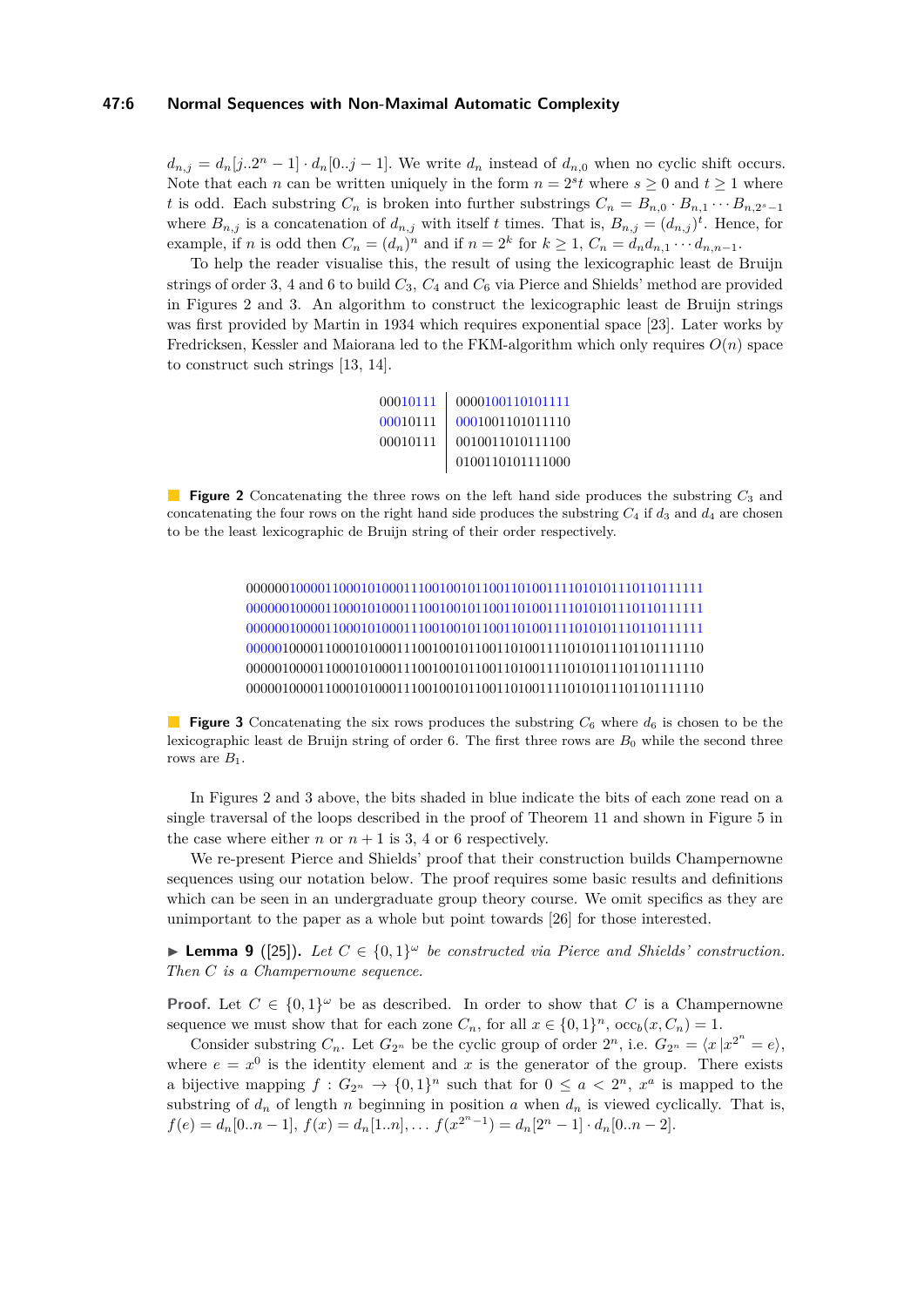Let  $s \geq 0$  and  $t \geq 1$  where *t* is odd such that  $n = 2<sup>s</sup>t$ . Consider the subgroup  $\langle x^n \rangle$  of  $G_{2^n}$ . From group theory it follows that

$$
|\langle x^n \rangle|
$$
 =  $\frac{2^n}{\gcd(n, 2^n)} = 2^{2^s t - s} = 2^{n-s}.$ 

So

$$
\langle x^n \rangle = \bigcup_{i=0}^{2^{n-s}-1} \{x^{in \bmod 2^n}\} = \{e, x^n, x^{2n}, \dots x^{(2^{n-s}-1)n \bmod 2^n}\}.
$$

Concatenating the result of applying  $f$  to each element of  $\langle x^n \rangle$  beginning with  $e$  in the natural order gives the string

$$
\sigma = f(e) \cdot f(x^n) \cdot f(x^{2n}) \cdots f(x^{(2^{n-s}-1)n \bmod 2^n}).
$$

 $\sigma$  can be thought of as beginning with the prefix of  $d_n$  of length *n*, cycling through  $d_n$  in blocks of size *n* until the block containing  $d_n$ 's suffix of length *n* is seen. As  $(2^{n-s}n)/2^n = t$ , we have that  $\sigma = (d_n)^t = B_0$ .

As  $|G_{2^n}|/|\langle x^n \rangle| = 2^s$ , there are  $2^s$  cosets of  $\langle x^n \rangle$  in  $G_{2^n}$ . As cosets are disjoint, each represents a different set of  $2^{n-s}$  strings of  $\{0,1\}^n$ . Specifically each coset represents some  $B_j = (d_{n,j})^t$  block. Therefore, for each  $x \in \{0,1\}^n$ , for some  $j \in \{0,\ldots,2^s-1\}$ ,  $\operatorname{occ}_b(x, B_i) = 1$  and  $\operatorname{occ}_b(x, B_i) = 0$  for each  $i \neq j$ . Thus  $\operatorname{occ}_b(x, C_n) = 1$ .

Before examining the main result of this section, we require the following result from number theory.

<span id="page-6-1"></span>▶ **Theorem 10.** For  $a, b, c \in \mathbb{Z}$ , consider the Diophantine equation  $ax + by = c$ . If there *exists a solution to the equation*  $(x_0, y_0)$  *where*  $x_0, y_0 \in \mathbb{Z}$ *, then all other solutions*  $(x', y')$ *such that*  $x', y' \in \mathbb{Z}$  *are of the form*  $x' = x_0 + (b/g)d$  *and*  $y' = y_0 - (a/g)d$  *where*  $d \in \mathbb{Z}$  *is arbitrary and*  $q = \gcd(a, b)$ *.* 

Henceforth, we write PSC to denote the set of Champernowne sequences constructed using Pierce and Shields' method such that for each zone *C<sup>n</sup>* of the sequences, a de Bruijn string  $d_n$  of order *n* with prefix  $0^n$  was used to construct it. In the following theorem we show that there exists sequences in PSC which have non-maximal automatic complexity as their upper automatic complexity rates are bounded above by 2*/*3. We also briefly discuss their lower automatic complexity rates in Section [4.1.](#page-8-0)

<span id="page-6-0"></span>▶ **Theorem 11.** *There exists*  $C \in \text{PSC}$  *such that*  $S(C) \leq \frac{2}{3}$ *.* 

**Proof.** Let  $C \in \text{PSC}$  and consider an arbitrary prefix  $C[0..m]$  of *C*. Again we use  $\overline{C_n}$  to denote the prefix  $C_1C_2 \cdots C_n$ . Let *n* be largest such that  $\overline{C_{n+1}}$  is a prefix of  $C[0..m]$  but  $\overline{C_{n+2}}$  is not.

To examine *A*(*C*[0*..m*]) we build automata which make use of two loops which exploit the repetitions of the de Bruijn strings in  $C_n$  and  $C_{n+1}$ . The automata have a single accepting state which depend on the length of the prefix being examined. There are four cases to consider which are dependent on the the value of *n* and can be seen in Figure [5.](#page-10-0)

- **Case 1**: *n* is a power of 2,  $\sim$
- **Case 2:**  $n+1$  is a power of 2,  $\overline{a}$
- **Case 3**: *n* is even but not a power of 2,
- **Case 4:**  $n + 1$  is even but not a power of 2.  $\rightarrow$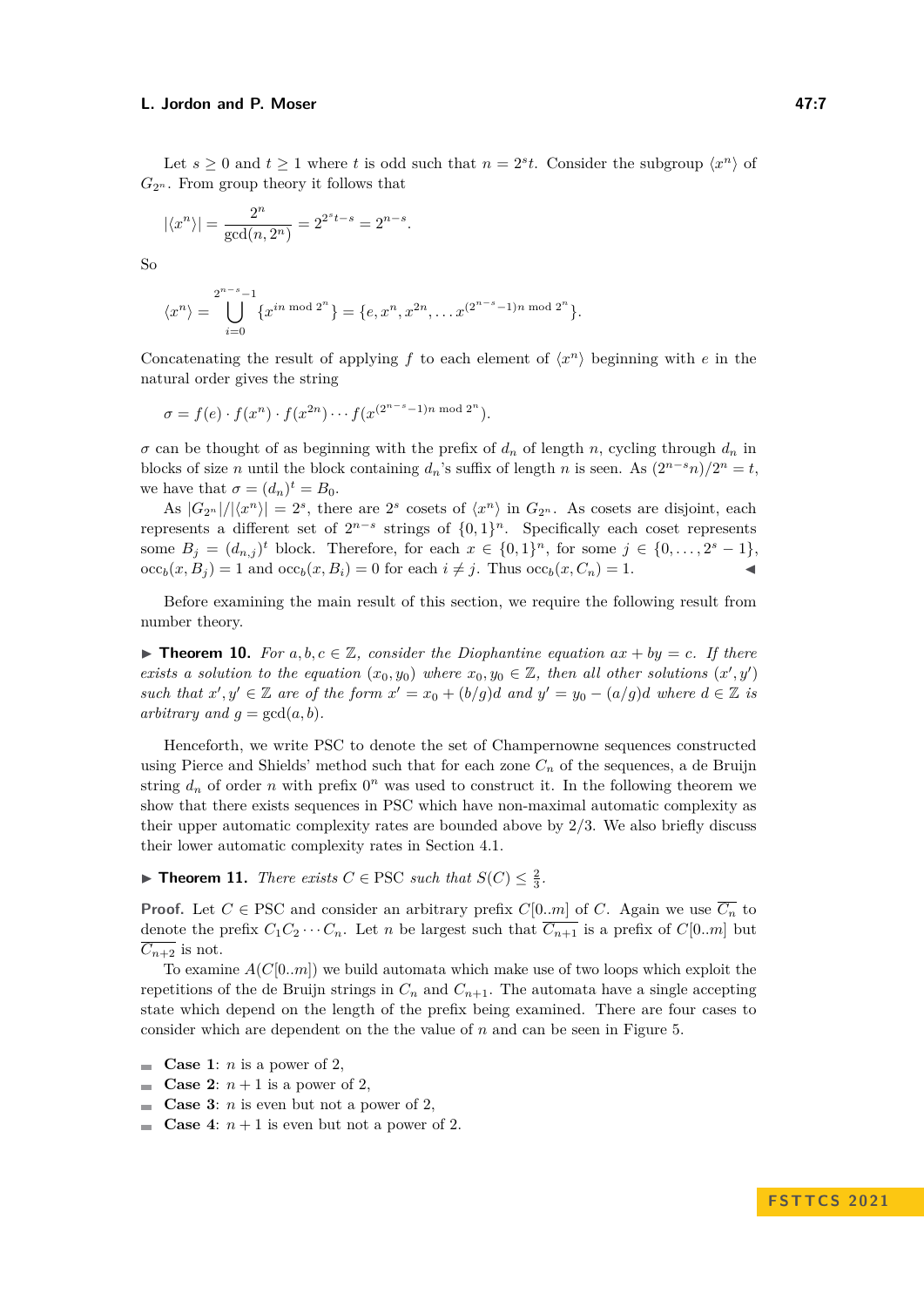# **47:8 Normal Sequences with Non-Maximal Automatic Complexity**

Notation wise, we let  $v_n$  be the string such that  $d_n = 0^n 1 v_n$ . Note that  $d_n[n] = 1$  as otherwise the string  $0^n$  would appear twice as a substring of  $d_n$ . Also note that the final bit of  $v_n$  must be a 1.

Suppose we are in Case 3 where  $n = 2<sup>s</sup>t$  where  $s \ge 1$  and  $t \ge 3$  where t is odd. We examine Case 3 as later calculations which maximise the number of states needed require for the possibility that  $n + 2$  is even but not a power of 2.

Let  $p_{n+2}$  denote the prefix of  $C_{n+2}$  such that  $C[0..m] = C_{n+1}p_{n+2}$ . The automaton for Case 3 in Figure [5](#page-10-0) accepts  $C[0..m]$  by reading the prefix  $\overline{C_{n-1}} \cdot 0^n$  state by state, then traversing the first loop  $2^s$  times, then reading  $0^{2^s+1}$ , then traversing the second loop fully *n* times and then up to reading  $1v_{n+1}$  on the  $n+1$ <sup>th</sup> traversal of it. Then, depending on the length of  $p_{n+2}$ , we read the final  $0^{n+1}$  of the second loop and exit it to read the remainder of  $C_{n+2}[n+1..]$  as needed. That is, if  $|p_{n+2}| \leq n+1$  then the final state is contained in the last  $n+1$  states (including the root state) of the second loop of the DFA, else once finishing the loop, we traverse through  $|p_{n+2}| - (n+1)$  extra states to the accepting state.

To see that *C*[0*..m*] is accepted by the DFA, note that the traversal through the DFA described above can be factored as  $\overline{C_{n-1}}xp_{n+2}$  where

$$
x = 0^{n} (1v_n d_n^{t-1} 0^{n-1})^{2^s} 0^{2^s+1} (1v_{n+1} 0^{n+1})^n (1v_{n+1}).
$$

Note that  $x = C_n C_{n+1}$  since

$$
x = 0^{n} (1v_n d_n^{t-1} 0^{n-1})^{2^s} 0^{2^s+1} (1v_{n+1} 0^{n+1})^n (1v_{n+1})
$$
  
\n
$$
= (0^{n} 1v_n d_n^{t-1}) 0^{n-1} (1v_n d_n^{t-1} 0^{n-1})^{2^s-1} 0^{2^s+1} (1v_{n+1} 0^{n+1})^n (1v_{n+1})
$$
  
\n
$$
= B_0 (0^{n-1} 1v_n d_n^{t-1} 0) 0^{n-2} (1v_n d_n^{t-1} 0^{n-1})^{2^s-1} 0^{2^s+1} (1v_{n+1} 0^{n+1})^n (1v_{n+1})
$$
  
\n
$$
= B_0 B_1 (0^{n-2} 1v_n d_n^{t-1} 0^2) 0^{n-3} (1v_n d_n^{t-1} 0^{n-1})^{2^s-2} 0^{2^s+1} (1v_{n+1} 0^{n+1})^n (1v_{n+1})
$$
  
\n... (Keep repeating this process of sectioning into the 2<sup>s</sup> blocks)  
\n
$$
= B_0 B_1 \cdots B_{2^s-1} 0^{n-2^s} 0^{2^s+1} (1v_{n+1} 0^{n+1})^n (1v_{n+1})
$$
  
\n
$$
= C_n (0^{n+1} 1v_{n+1})^{n+1} = C_n C_{n+1}.
$$

Next we show that the DFA uniquely accepts *C*[0*..m*]. Note that all strings accepted have length

$$
|\overline{C_{n-1}}| + n + (2^n t - 1)a + 2^s + 1 + 2^{n+1}b + |p_{n+2}| - (n+1)
$$

where  $a \geq 0$  and  $b \geq 1$  if  $|p_{n+1}| < (n+1)$ , else *b* can possibly be 0 too. As stated  $(a, b) = (2<sup>s</sup>, n + 1)$  is a solution to the Diophantine equation

<span id="page-7-0"></span>
$$
|\overline{C_{n-1}}| + n + (2^n t - 1)a + 2^s + 1 + 2^{n+1}b + |p_{n+2}| - (n+1) = |C[0..m]|.
$$
\n(2)

By Theorem [10,](#page-6-1) as the first loop has odd length and the second has even length, all solutions to [\(2\)](#page-7-0) take the form  $(2^{s} + 2^{n+1}c, n+1 - (2^{n}t-1)c)$  where  $c \in \mathbb{Z}$ . As  $2^{s} = n/t$ and  $t \geq 3$ , we have that  $(n + 1) - (2^n t - 1)c < 0$  when  $c > 0$  and  $2^s + 2^{n+1}c < 0$  when  $c < 0$ , it follows that  $c = 0$  is the only possibility that gives non-negative integer solutions, i.e. *C*[0*..m*] is uniquely accepted by the DFA.

The number of states of the automaton is bounded above by

$$
|\overline{C_{n-1}}| + n + 2^n t + 2^s + 2^{n+1} + |p_{n+2}|.
$$

As  $2^s \leq n/3$ , we then have that

$$
\frac{A(C[0..m])}{m+1} \le \frac{|\overline{C_{n-1}}| + 2^n t + \frac{4n}{3} + 2^{n+1} + |p_{n+2}|}{|\overline{C_{n+1}}| + |p_{n+2}|}.
$$
\n(3)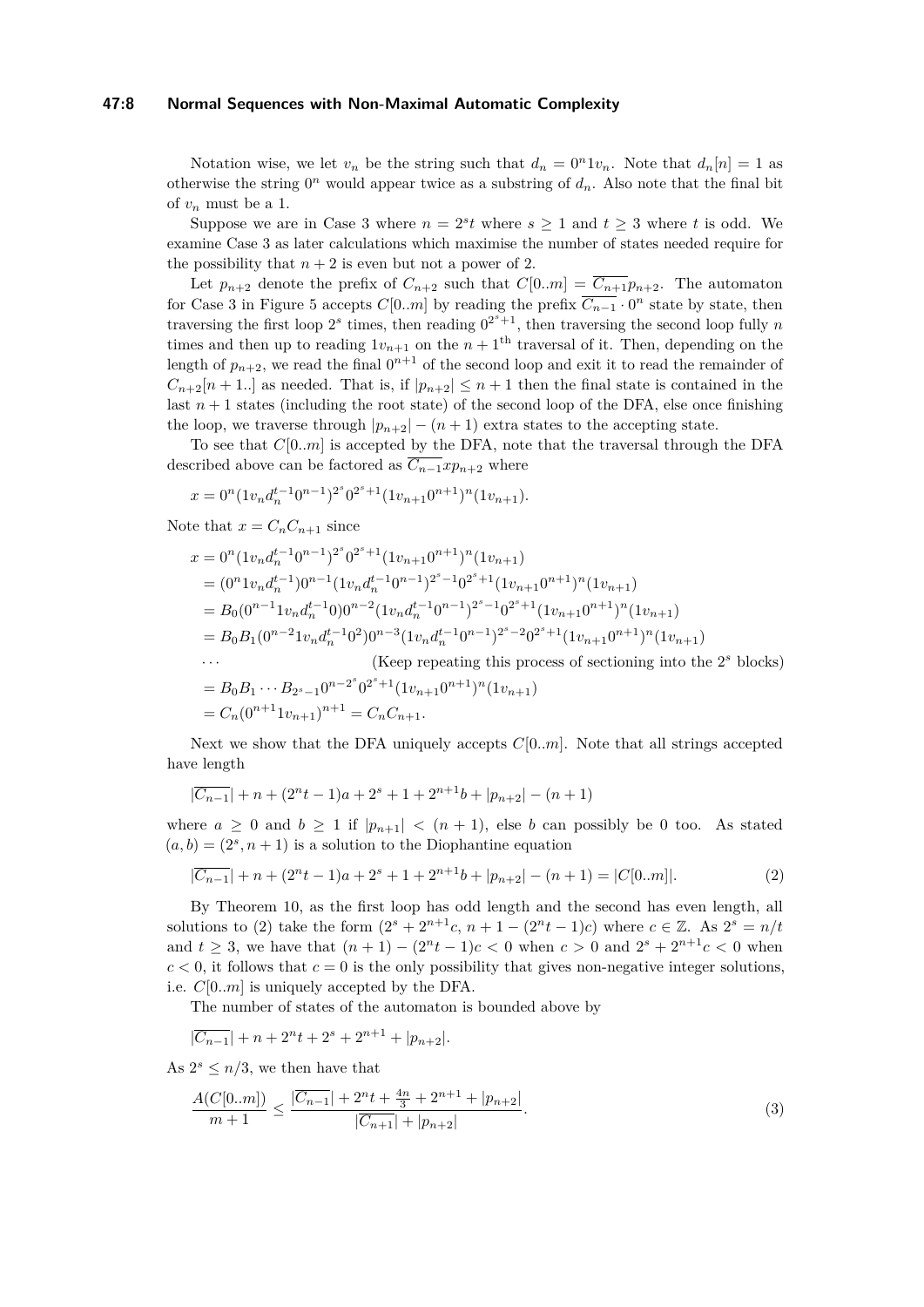Hence for  $|p_{n+2}| \leq 2^n(n-t) - \frac{n}{3} + 1 + 2^{n+2}(\frac{n+2}{2})$  we find that

<span id="page-8-1"></span>
$$
\frac{A(C[0..m])}{m+1} \le \frac{|\overline{C_{n-1}}| + 2^n t + \frac{4n}{3} + 2^{n+1} + |p_{n+2}|}{|\overline{C_{n+1}}| + |p_{n+2}|}
$$
\n
$$
\le \frac{|\overline{C_{n-1}}| + |C_n| + n + 2^{n+1} + 1 + 2^{n+2}(\frac{n+2}{2})}{|\overline{C_{n+1}}| - \frac{n}{3} + 1 + 2^{n+2}(\frac{n+2}{2})}
$$
\n
$$
= \frac{|\overline{C_n}| + n + 2^{n+1} + 1 + 2^{n+2}(\frac{n+2}{2})}{|\overline{C_{n+1}}| - \frac{n}{3} + 1 + 2^{n+2}(\frac{n+2}{2})}.
$$
\n(4)

We note that taking the limit of [\(4\)](#page-8-1) as *n* increases has a value of 2*/*3*.*

However as  $|p_{n+2}|$  increases, it becomes more advantageous to use a loop for the repetitions in  $C_{n+2}$  as opposed to the loop for  $C_n$  (similar to the proof of Theorem [7\)](#page-3-2). Worst case scenario,  $n + 2$  has the form  $2^{s'}t'$  for  $s' \ge 1$  and  $t' \ge 3$  where  $t'$  is odd. This results in an automaton of Case 4 in Figure [5](#page-10-0) where the accepting state is one of that states of the second loop. One can show the prefix is uniquely accepted as before with a similar argument. Such an automaton requires at most  $|\overline{C_n}| + 2^{n+1} + n + 1 + 2^{n+2}(\frac{n+2}{2})$  states (as  $t' \le (n+2)/2$ ).

Hence for *j* ≥ 1 such that  $2^n(n - t) - \frac{n}{3} + 1 + 2^{n+2}(\frac{n+2}{2}) \le |p_{n+2}| + j < |C_{n+2}|$  we use the automaton from Case 4 and get that

<span id="page-8-2"></span>
$$
\frac{A(C[0..m])}{m+1} \le \frac{|\overline{C_n}| + n + 2^{n+1} + 1 + 2^{n+2}(\frac{n+2}{2})}{|\overline{C_{n+1}}| - \frac{n}{3} + 1 + 2^{n+2}(\frac{n+2}{2}) + j}.
$$
\n(5)

One can see that for such  $p_{n+2}$ , the number of states of the automaton used to calculate [\(5\)](#page-8-2) remains constant and the ratio decreases as *j* increases.

Similar calculations for the other three cases show that none achieve an upper bound greater than 2/3 (see appendix). Therefore  $S(C) \leq 2/3$ .

# <span id="page-8-0"></span>**4.1 Discussion on Lower Bounds for Champernowne Sequences**

Let  $C \in \text{PSC satisfy Theorem 11. As part of Theorem 11, we do not provide any insight.}$  $C \in \text{PSC satisfy Theorem 11. As part of Theorem 11, we do not provide any insight.}$  $C \in \text{PSC satisfy Theorem 11. As part of Theorem 11, we do not provide any insight.}$  $C \in \text{PSC satisfy Theorem 11. As part of Theorem 11, we do not provide any insight.}$  $C \in \text{PSC satisfy Theorem 11. As part of Theorem 11, we do not provide any insight.}$ into the value of  $I(C)$ . Currently many of the techniques for calculating lower bounds rely on the absence of *k*-powers (such as proofs in [\[19,](#page-11-1) [29\]](#page-12-0)). In particular, Shallit and Wang show that for every *x* without *k*-powers, *x* satisfies  $A(x) \geq (|x| + 1)/k$ . However, as *C* is a Champernowne sequence, long enough prefixes contain *k*-powers, i.e. there eventually is a substring x such that  $x = u^k$  for some string u.

However, one can easily identify an upper bound for *I*(*C*) as follows. Consider prefixes of the form  $\overline{C_{n+1}}$  where *n* is a power of 2, i.e. we are in Case 1. The automaton in Figure [5](#page-10-0) for Case 1 where the final state is contained appropriately in the second loop will uniquely accept the prefix and simple calculations give us that  $I(C) \leq 1/4$ .

One prefix *x* of *C* such that  $A(x)/|x| < 1/4$  which is in Case 1 is  $\overline{C_{65}}$ . The automaton for Case 1 in Figure [5](#page-10-0) which uniquely accepts  $\overline{C_{65}}$  has  $n_1 = |\overline{C_{63}}| + 2^{64} + 2^{65} + 128$  states. However, the number of states can be reduced further by using two more loops for zones  $C_{62}$  and  $C_{63}$  instead of having a state for each of their bits. Consider the DFA *M* shown in Figure [4:](#page-9-0)

 $\widehat{M}$  reads the prefix  $\overline{C_{61}} \cdot 0^{62}$ . It then traverses a loop for  $1v_{62}(d_{62})^{30}0^{61}$ . It then reads  $0^3$ and enters a loop for the string  $(1v_{63}0^{63})^{21}$ . Following this it reads  $01v_{64}0^{63}$  and then enters a loop for the string  $(1v_{64}0^{63})^7$ . It then reads  $0^{65}$  and enters a loop for the string  $(1v_{65}0^{65})^5$ , with the final state being that state of this loop after reading  $(1v_{65}0^{65})^4 \cdot 1v_{65}$ .  $\widehat{M}$  can be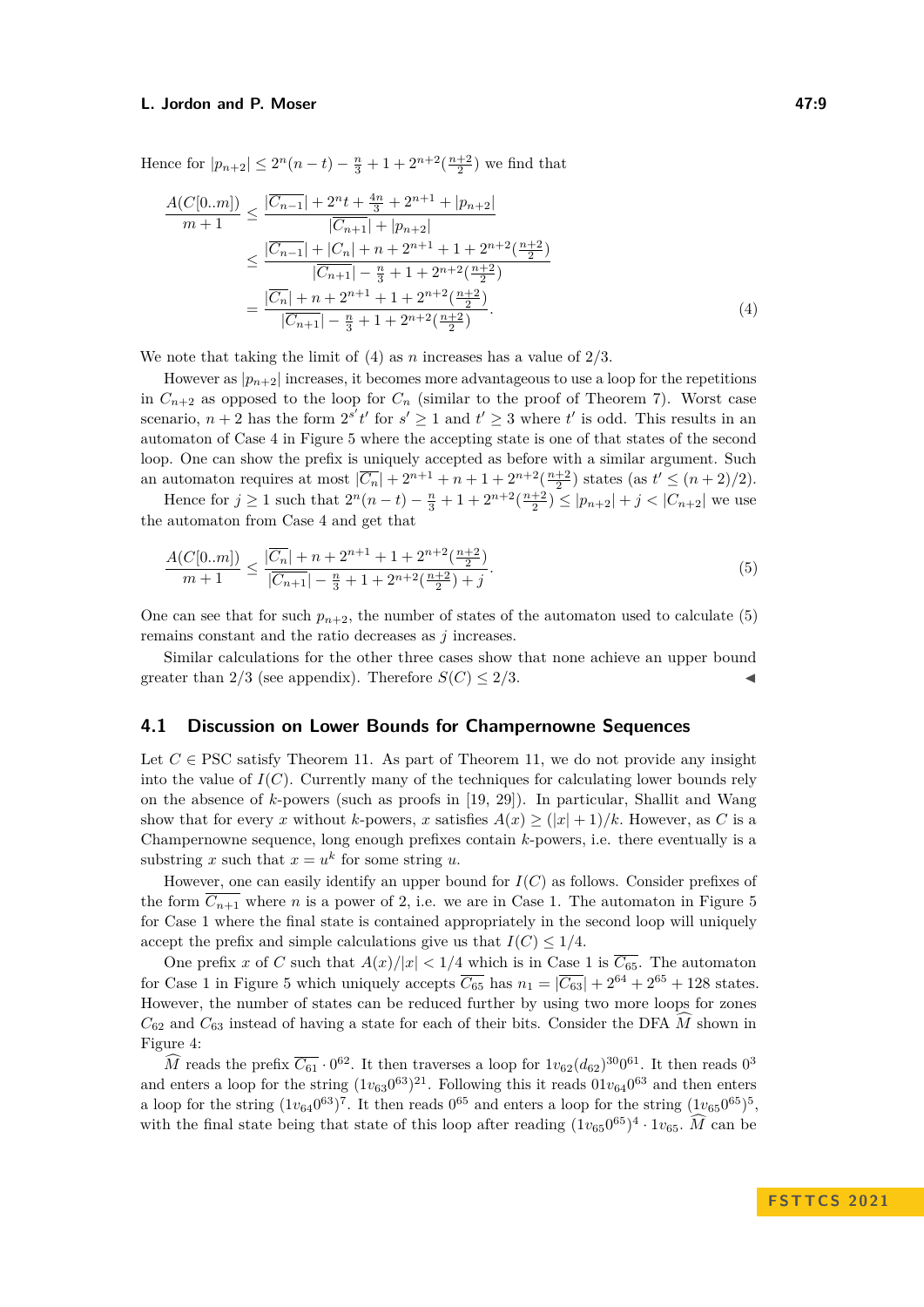#### **47:10 Normal Sequences with Non-Maximal Automatic Complexity**

thought of as combining the DFAs from Figure [5,](#page-10-0) but altering the length of the loops for the zones. Strings of length  $|\overline{C_{65}}|$  that  $\widehat{M}$  accepts satisfy the equation

<span id="page-9-1"></span>
$$
|\overline{C_{61}}| + (2^{62} \cdot 31 - 1)a + (21 \cdot 2^{63})b + (7 \cdot (2^{64} - 1))c + (5 \cdot 2^{65})d + 65 + 2^{64} = |\overline{C_{65}}|
$$
 (6)

where it must hold that  $d \geq 1$ .

 $a = 2, b = 3, c = 9$  and  $d = 13$  is the only non-negative integer solution to Equation [\(6\)](#page-9-1) and so  $\widehat{M}$  uniquely accepts  $C_{65}$ .  $\widehat{M}$  has  $n_2 = |\overline{C_{61}}| + 31 \cdot 2^{62} + 7 \cdot 2^{63} + 8 \cdot 2^{64} + 5 \cdot 2^{65} + 120$ states which is less than  $n_1$ . Hence  $\overline{M}$  gives us that  $\overline{A(C_{65})}/|\overline{C_{65}}| < 0.173 < 1/4$ .

<span id="page-9-0"></span>

**Figure 4** Automaton  $\hat{M}$  for  $\overline{C_{65}}$ . The dashed arrows represent the missing states belonging to their labels. The error state (the state traversed to if the bit seen is not the expected bit) and arrows to it are not included.

While the above demonstrates that more than two loops can be used, the size of the loops are limited in each case. The following proposition demonstrates that if reading a zone  $C_j$  where *j* is odd, any loop traversed used to read a substring *x* of  $C_j$ , if  $|x| \geq j$  then  $|x|$ must be a multiple of  $2^j$ .

<span id="page-9-2"></span>▶ **Proposition 12.** *Let*  $C \in \text{PSC}$ *. Let*  $j$  *be odd and*  $C'$  *be a prefix of*  $C$  *containing the substring*  $C_j$ . Let  $p_0, p_1, \ldots p_{2^j j}$  be the sequence of states an automaton which uniquely accepts  $C'$ *traverses while reading*  $C_j$ . If there is some subsequence of states  $p_i, \ldots, p_{i+1}, \ldots, p_{i+2l}$  where  $l \geq j$  and for all  $0 \leq m \leq l$ ,  $p_{i+m} = p_{i+l+m}$ , then *l* must be a multiple of  $2^j$ .

**Proof.** Let  $C$ ,  $C'$  and  $j$  be as above. First suppose a loop of length  $l$  is traversed where  $j \leq l \leq 2^{j} - 1$ . Let *x* be the substring of  $C_j$  read during the loop. Hence  $x = yz$  where  $|y| = j$  and  $|z| \leq 2^{j} - j - 1$ . Suppose the loop is traversed twice in a row indicating that  $x^2 = yzyz$  is a substring of *C*<sub>*j*</sub>. Consider *yzy* which has length at most  $2^j + j - 1$ . By the construction of  $C_j$ ,  $yzy$  is a prefix of  $d_{j,k} \cdot d_{j,k}[0..j-2]$  for some k. By the nature of de Bruijn stings,  $d_{j,k} \cdot d_{j,k}$ [0*..j* − 2] contains every string of length *j* as a substring exactly once. However, *y* is a substring of length *j* contained twice giving us a contradiction.

Next suppose a loop of length *l* is traversed where  $d \cdot 2^j < l < (d+1) \cdot 2^j$  for some  $d \le |j/2|$  as if  $d > |j/2|$ , traversing the loop twice would result in a string longer than  $C_n$  being read. Let *x* be the string read while traversing the loop. Hence  $x = yz$  where  $|y| = d \cdot 2^{j}$  and  $1 \leq |z| < 2^{j}$ . Suppose the loop is traversed twice in a row indicating that  $x^2 = yzyz$  is a substring of  $C_j$ . By the construction of  $C_j$ ,  $yzy = (d_{j,k})^d z (d_{j,k})^d$  for some *k* where *z* is a prefix of  $d_{j,k}$ . This forces  $z = \lambda$  or  $z = d_{j,k}$  which is a contradiction.

Similar results to the above proposition can be shown for *n* even also. For instance, if *n* is a power of 2, loops of length larger than *n* in zone  $C_n$  have to be a multiple of  $2^n - 1$ . Details can be found in the appendix.

 $\blacktriangleright$  **Question 13.** Let  $C \in \text{PSC}$  *satisfy Theorem [11.](#page-6-0) Is there a limit to the number of beneficial loops we can use to ensure prefixes of*  $C$  *are uniquely accepted? Finding the value of*  $I(C)$  *is left as an open question. For instance, is*  $I(C) > 0$ ?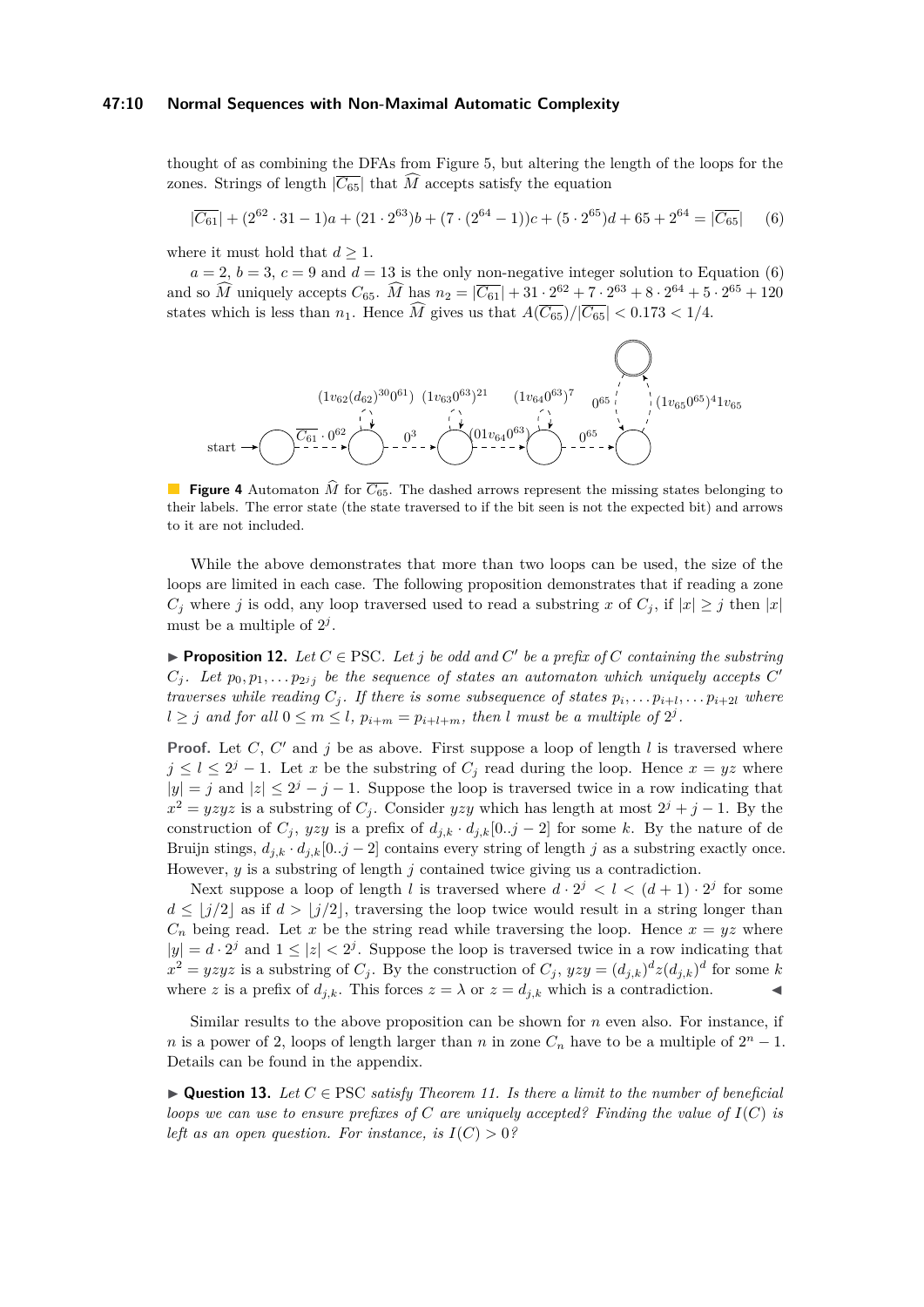<span id="page-10-0"></span>

**Figure 5** Automaton for Case 1 (top left), Case 2 (top right), Case 3 (bottom left) and Case 4 (bottom right). The dashed arrows represent the missing states belonging to their labels. The error state (the state traversed to if the bit seen is not the expected bit) and arrows to it are not included in each of the four diagrams. We point the reader to Figures [2](#page-5-0) and [3](#page-5-1) to help visualise the bits read on a single traversal of a loop.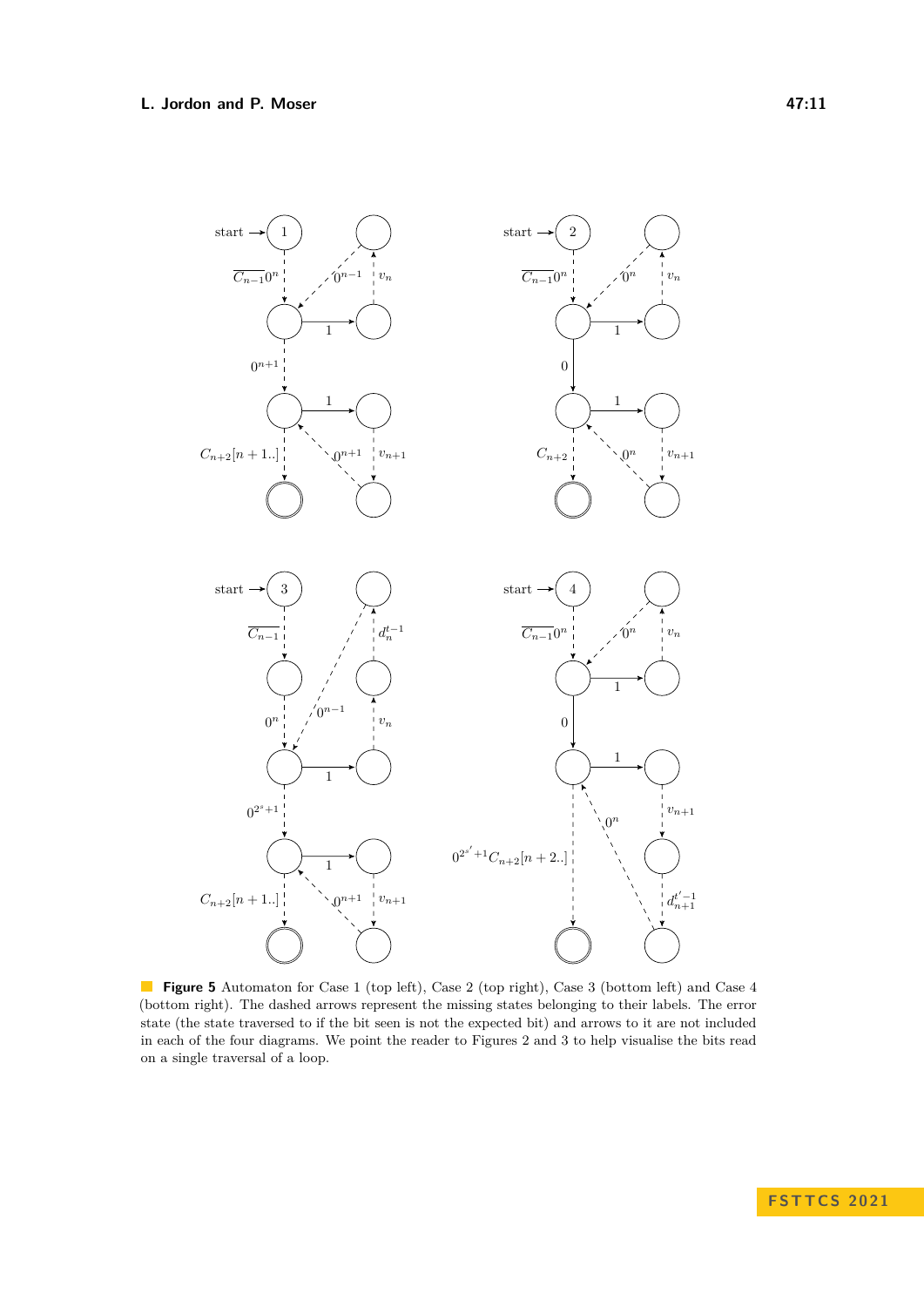### **References**

- <span id="page-11-6"></span>**1** Verónica Becher, Olivier Carton, and Pablo Ariel Heiber. Normality and automata. *J. Comput. Syst. Sci.*, 81(8):1592–1613, 2015. [doi:10.1016/j.jcss.2015.04.007](https://doi.org/10.1016/j.jcss.2015.04.007).
- <span id="page-11-5"></span>**2** Verónica Becher and Pablo Ariel Heiber. Normal numbers and finite automata. *Theor. Comput. Sci.*, 477:109–116, 2013. [doi:10.1016/j.tcs.2013.01.019](https://doi.org/10.1016/j.tcs.2013.01.019).
- <span id="page-11-2"></span>**3** Émile Borel. Les probabilités dénombrables et leurs applications arithmétiques. *Rendiconti del Circolo Matematico di Palermo*, 27(1):247–271, 1909. [doi:10.1007/BF03019651](https://doi.org/10.1007/BF03019651).
- <span id="page-11-17"></span>**4** Nicolaas Govert De Bruijn. A combinatorial problem. In *Proc. Koninklijke Nederlandse Academie van Wetenschappen*, volume 49, pages 758–764, 1946.
- <span id="page-11-8"></span>**5** Cristian S. Calude, Kai Salomaa, and Tania Roblot. Finite state complexity. *Theor. Comput. Sci.*, 412(41):5668–5677, 2011. [doi:10.1016/j.tcs.2011.06.021](https://doi.org/10.1016/j.tcs.2011.06.021).
- <span id="page-11-18"></span>**6** Cristian S. Calude and Ludwig Staiger. Liouville, computable, Borel normal and Martinlöf random numbers. *Theory Comput. Syst.*, 62(7):1573–1585, 2018. [doi:10.1007/](https://doi.org/10.1007/s00224-017-9767-8) [s00224-017-9767-8](https://doi.org/10.1007/s00224-017-9767-8).
- <span id="page-11-9"></span>**7** Cristian S. Calude, Ludwig Staiger, and Frank Stephan. Finite state incompressible infinite sequences. *Inf. Comput.*, 247:23–36, 2016. [doi:10.1016/j.ic.2015.11.003](https://doi.org/10.1016/j.ic.2015.11.003).
- <span id="page-11-7"></span>**8** Olivier Carton and Pablo Ariel Heiber. Normality and two-way automata. *Inf. Comput.*, 241:264–276, 2015. [doi:10.1016/j.ic.2015.02.001](https://doi.org/10.1016/j.ic.2015.02.001).
- <span id="page-11-15"></span>**9** D. G. Champernowne. The construction of decimals normal in the scale of ten. *J. Lond. Math. Soc.*, s1-8(4):254–260, 1933. [doi:10.1112/jlms/s1-8.4.254](https://doi.org/10.1112/jlms/s1-8.4.254).
- <span id="page-11-4"></span>**10** Jack J. Dai, James I. Lathrop, Jack H. Lutz, and Elvira Mayordomo. Finite-state dimension. *Theor. Comput. Sci.*, 310(1-3):1–33, 2004. [doi:10.1016/S0304-3975\(03\)00244-5](https://doi.org/10.1016/S0304-3975(03)00244-5).
- <span id="page-11-10"></span>**11** David Doty and Philippe Moser. Finite-state dimension and lossy decompressors. *CoRR*, abs/cs/0609096, 2006. [arXiv:cs/0609096](http://arxiv.org/abs/cs/0609096).
- <span id="page-11-11"></span>**12** David Doty and Philippe Moser. Feasible depth. In *CiE 2007: Computation and Logic in the Real World - Siena, Italy*, volume 4497 of *LNCS*, pages 228–237. Springer, 2007. [doi:10.1007/978-3-540-73001-9\\_24](https://doi.org/10.1007/978-3-540-73001-9_24).
- <span id="page-11-19"></span>**13** Harold Fredricksen and Irving J. Kessler. An algorithm for generating necklaces of beads in two colors. *Discret. Math.*, 61(2-3):181–188, 1986. [doi:10.1016/0012-365X\(86\)90089-0](https://doi.org/10.1016/0012-365X(86)90089-0).
- <span id="page-11-20"></span>**14** Harold Fredricksen and James Maiorana. Necklaces of beads in *k* colors and *k*-ary de Bruijn sequences. *Discret. Math.*, 23(3):207–210, 1978. [doi:10.1016/0012-365X\(78\)90002-X](https://doi.org/10.1016/0012-365X(78)90002-X).
- <span id="page-11-0"></span>**15** Kayleigh Hyde. Nondeterministic finite state complexity. Master's thesis, University of Hawaii at Manoa, 2013. Accessed: April 20, 2021. URL: <http://hdl.handle.net/10125/29507>.
- <span id="page-11-14"></span>**16** Kayleigh Hyde and Bjørn Kjos-Hanssen. Nondeterministic automatic complexity of overlap-free and almost square-free words. *Electron. J. Comb.*, 22(3):P3.22, 2015. [doi:10.37236/4851](https://doi.org/10.37236/4851).
- <span id="page-11-12"></span>**17** Liam Jordon and Philippe Moser. On the difference between finite-state and pushdown depth. In *46th International Conference on Current Trends in Theory and Practice of Informatics, SOFSEM 2020, Limassol, Cyprus*, volume 12011 of *LNCS*, pages 187–198. Springer, 2020. [doi:10.1007/978-3-030-38919-2\\_16](https://doi.org/10.1007/978-3-030-38919-2_16).
- <span id="page-11-16"></span>**18** Liam Jordon and Philippe Moser. A normal sequence compressed by PPM\* but not by Lempel-Ziv 78. In *47th International Conference on Current Trends in Theory and Practice of Computer Science, SOFSEM 2021, Bolzano-Bozen, Italy*, volume 12607 of *LNCS*, pages 389–399. Springer, 2021. [doi:10.1007/978-3-030-67731-2\\_28](https://doi.org/10.1007/978-3-030-67731-2_28).
- <span id="page-11-1"></span>**19** Bjørn Kjos-Hanssen. Automatic complexity of Fibonacci and Tribonacci words. *Discrete Applied Mathematics*, 289:446–454, 2021. [doi:10.1016/j.dam.2020.10.014](https://doi.org/10.1016/j.dam.2020.10.014).
- <span id="page-11-13"></span>**20** Bjørn Kjos-Hanssen. Automatic complexity of shift register sequences. *Discrete Mathematics*, 341(9):2409–2417, 2018. [doi:10.1016/j.disc.2018.05.015](https://doi.org/10.1016/j.disc.2018.05.015).
- <span id="page-11-3"></span>**21** Alexander Kozachinskiy and Alexander Shen. Automatic Kolmogorov complexity, normality, and finite-state dimension revisited. *J. Comput. Syst. Sci.*, 118:75–107, 2021. [doi:10.1016/j.](https://doi.org/10.1016/j.jcss.2020.12.003) [jcss.2020.12.003](https://doi.org/10.1016/j.jcss.2020.12.003).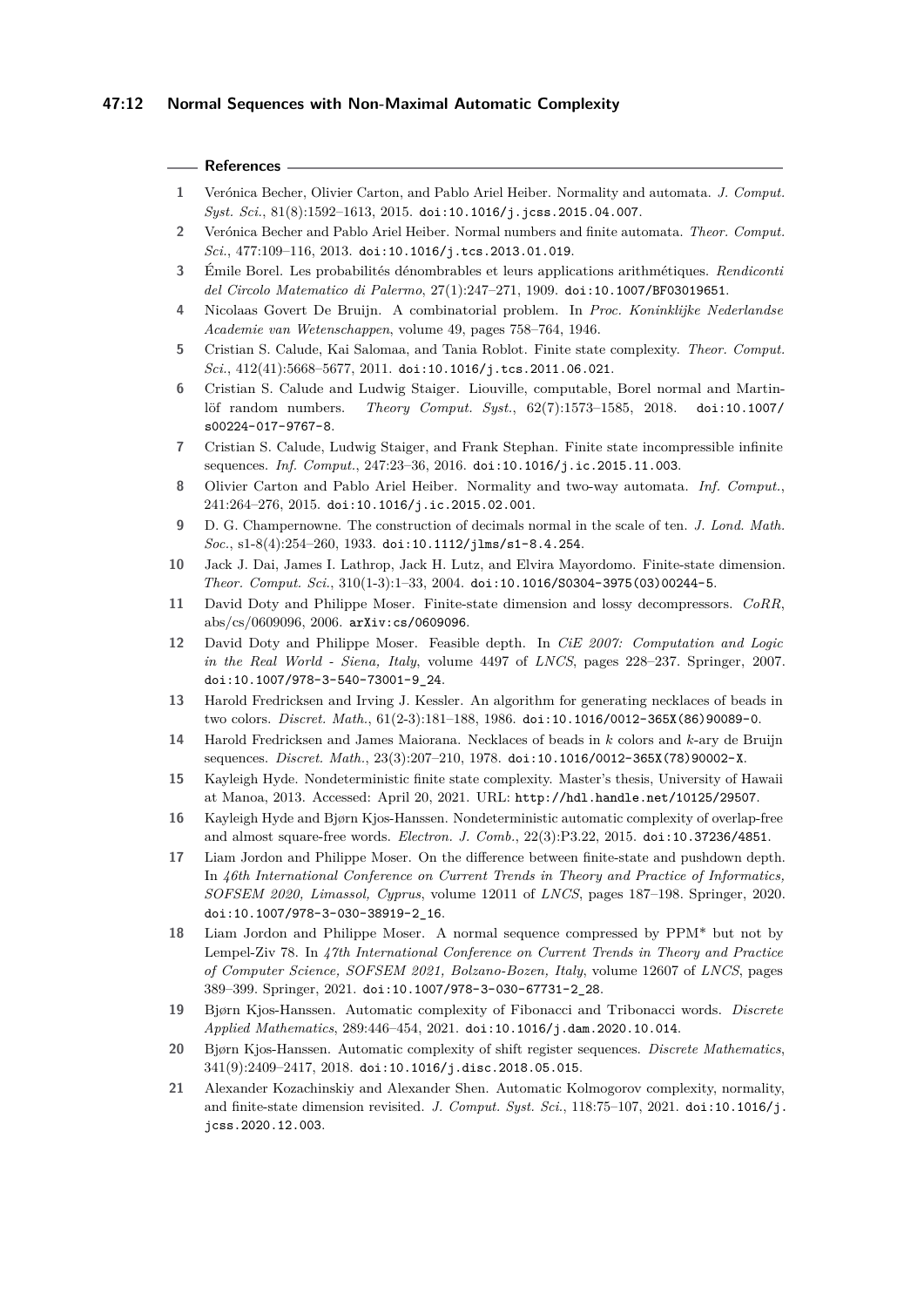- <span id="page-12-3"></span>**22** James I. Lathrop and Martin Strauss. A universal upper bound on the performance of the Lempel-Ziv algorithm on maliciously-constructed data. In *Compression and Complexity of SEQUENCES 1997, Positano, Amalfitan Coast, Salerno, Italy, June 11-13, 1997, Proceedings*, pages 123–135. IEEE, 1997. [doi:10.1109/SEQUEN.1997.666909](https://doi.org/10.1109/SEQUEN.1997.666909).
- <span id="page-12-7"></span>**23** M. H. Martin. A problem in arrangements. *Bull. Amer. Math. Soc.*, 40(12):859–864, 1934. [doi:10.1090/S0002-9904-1934-05988-3](https://doi.org/10.1090/S0002-9904-1934-05988-3).
- <span id="page-12-6"></span>**24** Satyadev Nandakumar and Santhosh Kumar Vangapelli. Normality and finite-state dimension of Liouville numbers. *Theory Comput. Syst.*, 58(3):392–402, 2016. [doi:10.1007/](https://doi.org/10.1007/s00224-014-9554-8) [s00224-014-9554-8](https://doi.org/10.1007/s00224-014-9554-8).
- <span id="page-12-4"></span>**25** Larry A. Pierce and Paul C. Shields. Sequences incompressible by SLZ (LZW), yet fully compressible by ULZ. In *Numbers, Information and Complexity*, pages 385–390. Springer, 2000. [doi:10.1007/978-1-4757-6048-4\\_32](https://doi.org/10.1007/978-1-4757-6048-4_32).
- <span id="page-12-8"></span>**26** Joseph J. Rotman. *An Introduction to the Theory of Groups*. Graduate Texts in Mathematics. Springer, New York, 1995. ISBN: 978-1-4612-8686-8. [doi:10.1007/978-1-4612-4176-8](https://doi.org/10.1007/978-1-4612-4176-8).
- <span id="page-12-5"></span>**27** Camille Flye Sainte-Marie. Solution to question nr. 48. In *L'Intermédiaire des Mathématiciens*, volume 1, pages 107–110, 1894.
- <span id="page-12-2"></span>**28** Claus-Peter Schnorr and H. Stimm. Endliche Automaten und Zufallsfolgen. *Acta Inf.*, 1:345–359, 1972. [doi:10.1007/BF00289514](https://doi.org/10.1007/BF00289514).
- <span id="page-12-0"></span>**29** Jeffrey O. Shallit and Ming-wei Wang. Automatic complexity of strings. *J. Autom. Lang. Comb.*, 6(4):537–554, 2001. [doi:10.25596/jalc-2001-537](https://doi.org/10.25596/jalc-2001-537).
- <span id="page-12-1"></span>**30** Michael Sipser. A complexity theoretic approach to randomness. In *Proceedings of the 15th Annual ACM Symposium on Theory of Computing, 1983, Boston, Massachusetts, USA*, pages 330–335. ACM, 1983. [doi:10.1145/800061.808762](https://doi.org/10.1145/800061.808762).

# **A Appendix**

# **A.1 The other three cases for the proof of Theorem [11](#page-6-0)**

The following is the reasoning for why Equation [\(4\)](#page-8-1) from the proof of Theorem [11](#page-6-0) gives us the upper bound of *S*(*C*). We perform similar calculations as in the proof for Cases 1*,* 2 and 4 to see this.

**Case 1.** *n* is a power of 2.

Suppose we are in Case 1. Let  $p_{n+2}$  be such that  $C[0..m] = \overline{C_{n+1}}p_{n+2}$ . We have a automaton as in Case 1. It requires at most  $|\overline{C_{n-1}}| + 1 + 2n + 2^n + 2^{n+1} + |p_{n+2}|$  states. Thus

$$
\frac{A(C[0..m])}{m+1} \le \frac{|\overline{C_{n-1}}| + 1 + 2n + 2^n + 2^{n+1} + |p_{n+2}|}{|\overline{C_{n+1}}| + |p_{n+2}|}.
$$

For  $|p_{n+2}|$  long enough, it is more beneficial to loop in  $C_{n+2}$  instead of  $C_n$  and use an automaton in the style of Case 4 since worst case scenario  $n + 2$  has the form  $2^{s'}t'$ . Such an automaton has at most  $|\overline{C_n}| + 1 + n + 2^{n+1} + 2^{n+2}(\frac{n+2}{2})$  states. So for  $|p_{n+2}| \leq 2^n(n-1) - n + 2^{n+2}(\frac{n+2}{2})$ 

$$
\frac{A(C[0..m])}{m+1} \le \frac{|\overline{C_{n-1}}| + 1 + 2n + 2^n + 2^{n+1} + |p_{n+2}|}{|\overline{C_{n+1}}| + |p_{n+2}|}
$$
  
\n
$$
\le \frac{|\overline{C_{n-1}}| + 1 + 2n - n + 2^n + 2^n(n-1) + 2^{n+1} + 2^{n+2}(\frac{n+2}{2})}{|\overline{C_{n+1}}| - n + 2^n(n-1) + 2^{n+2}(\frac{n+2}{2})}
$$
  
\n
$$
= \frac{|\overline{C_n}| + 1 + n + 2^{n+1} + 2^{n+2}(\frac{n+2}{2})}{|\overline{C_{n+1}}| - n + 2^n(n-1) + 2^{n+2}(\frac{n+2}{2})}.
$$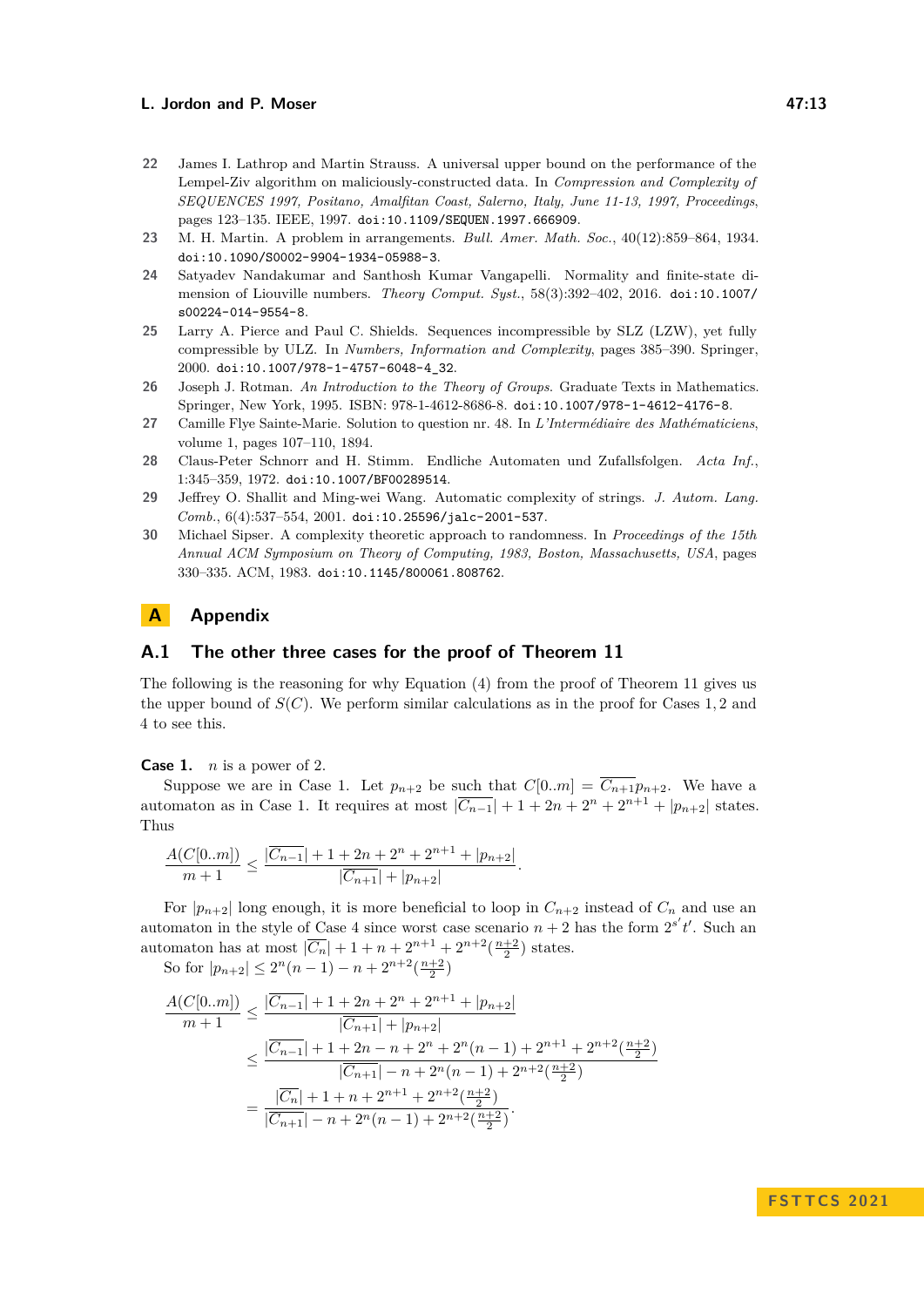#### **47:14 Normal Sequences with Non-Maximal Automatic Complexity**

For *j* ≥ 1 such that  $2^{n}(n-1)-n+2^{n+2}(\frac{n+2}{2})$  ≤  $|p_{n+2}|+j$  <  $|C_{n+2}|$  we use an automaton from Case 4 and have that

$$
\frac{A(C[0..m])}{m+1}\leq\frac{|\overline{C_n}|+1+n+2^{n+1}+2^{n+2}(\frac{n+2}{2})}{|\overline{C_{n+1}}|-n+2^n(n-1)+2^{n+2}(\frac{n+2}{2})+j},
$$

i.e. the number of states required remains constant. Furthermore

$$
\lim_{n \to \infty} \frac{|\overline{C_n}| + 1 + n + 2^{n+1} + 2^{n+2} \left(\frac{n+2}{2}\right)}{|\overline{C_{n+1}}| - n + 2^n (n-1) + 2^{n+2} \left(\frac{n+2}{2}\right)} = \frac{4}{7} < \frac{2}{3}.
$$

#### **Case 2.**  $n+1$  is a power of 2

Suppose we are in Case 2. Let  $p_{n+2}$  be such that  $C[0..m] = \overline{C_{n+1}}p_{n+2}$ . We have a automaton as in Case 2. It requires at most  $|\overline{C_{n-1}}| + n + 2^n + 2^{n+1} + |p_{n+2}|$  states. Thus

$$
\frac{A(C[0..m])}{m+1} \le \frac{|\overline{C_{n-1}}|+n+2^n+2^{n+1}+|p_{n+2}|}{|\overline{C_{n+1}}|+|p_{n+2}|}.
$$

For  $|p_{n+2}|$  long enough, it is more beneficial to loop in  $C_{n+2}$  instead of  $C_n$  and use an automaton in the style of Case 1 as  $n + 2$  is odd and  $n + 1$  is a power of 2. As the final state will be contained in the second loop, such an automaton requires  $|\overline{C_n}| + 2 + 2n + 2^{n+1} + 2^{n+2}$ states.

So for  $|p_{n+2}| \leq 2 + n + 2^n(n-1) + 2^{n+2}$ 

$$
\frac{A(C[0..m])}{m+1} \le \frac{|\overline{C_{n-1}}| + n + 2^n + 2^{n+1} + |p_{n+2}|}{|\overline{C_{n+1}}| + |p_{n+2}|}
$$
  

$$
\le \frac{|\overline{C_{n-1}}| + 2 + n + n + 2^n + 2^n(n-1) + 2^{n+1} + 2^{n+2}}{|\overline{C_{n+1}}| + 2 + n + 2^n(n-1) + 2^{n+2}}
$$
  

$$
= \frac{|\overline{C_n}| + 2 + 2n + 2^{n+1} + 2^{n+2}}{|\overline{C_{n+1}}| + 2 + n + 2^n(n-1) + 2^{n+2}}.
$$

For  $j \geq 1$  such that  $2 + n + 2^n(n-1) + 2^{n+2} \leq |p_{n+2}| + j < |C_{n+2}|$  we use an automaton from Case 1 and have that

$$
\frac{A(C[0..m])}{m+1} \le \frac{|\overline{C_n}| + 2 + 2n + 2^{n+1} + 2^{n+2}}{|\overline{C_{n+1}}| + 2 + n + 2^n(n-1) + 2^{n+2} + j},
$$

i.e. the number of states required remains constant. Furthermore

$$
\lim_{n \to \infty} \frac{|\overline{C_n}| + 2 + 2n + 2^{n+1} + 2^{n+2}}{|\overline{C_{n+1}}| + 2 + n + 2^n(n-1) + 2^{n+2}} = \frac{2}{5} < \frac{2}{3}.
$$

**Case 4.**  $n+1$  is even but not a power of 2

Suppose we are in Case 4, i.e.  $n + 1 = 2<sup>s</sup>t$  for some  $s \ge 1$  and  $t \ge 3$  odd. Let  $p_{n+2}$  be such that  $C[0..m] = \overline{C_{n+1}} p_{n+2}$ . We have a automaton as in Case 4. It requires at most  $|\overline{C_{n-1}}| + n + 2^n + 2^{n+1}t + |p_{n+2}|$  states.

Thus

$$
\frac{A(C[0..m])}{m+1} \le \frac{|\overline{C_{n-1}}|+n+2^n+2^{n+1}t+|p_{n+2}|}{|\overline{C_{n+1}}|+|p_{n+2}|}.
$$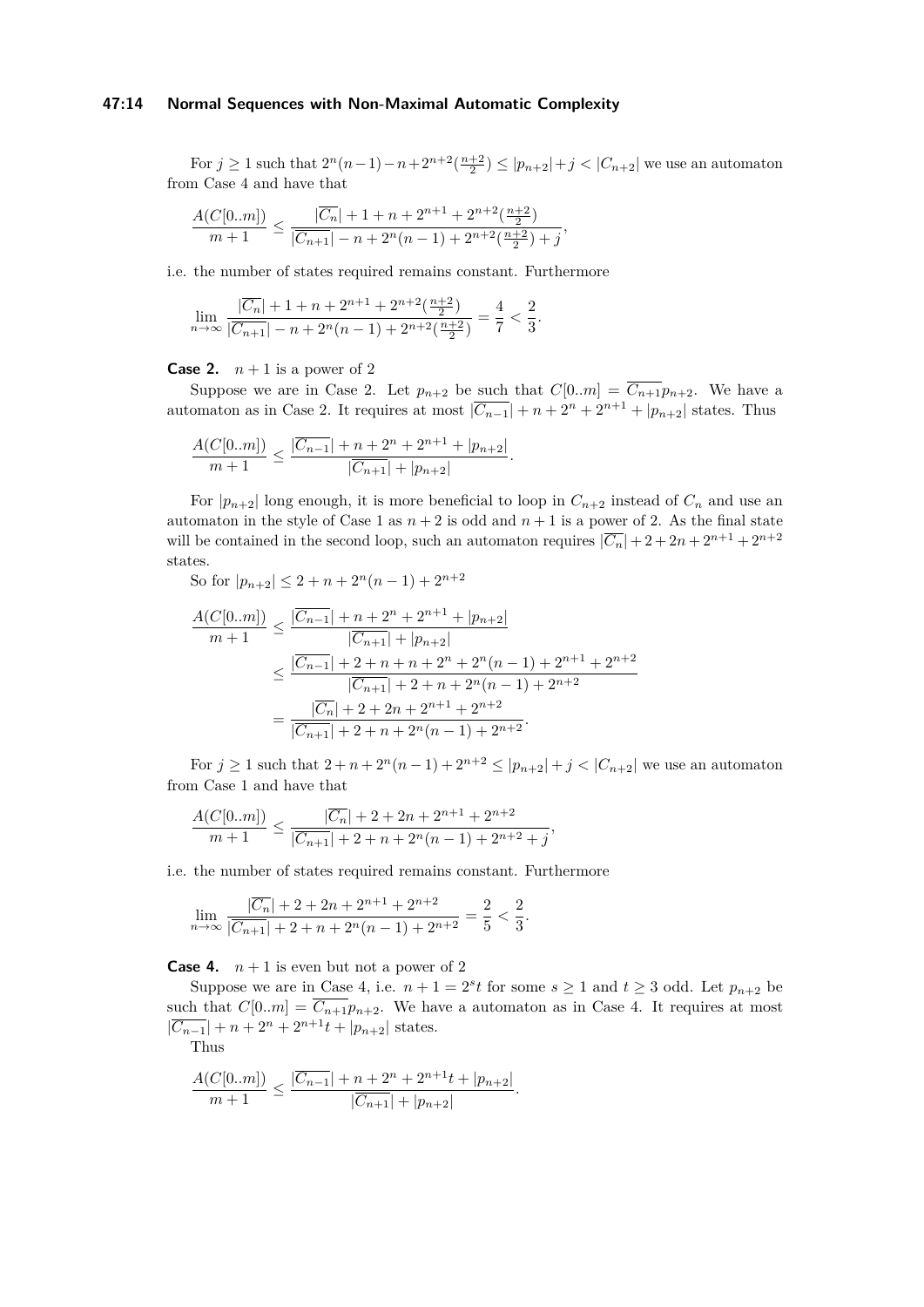For  $|p_{n+2}|$  long enough, it is more beneficial to loop in  $C_{n+2}$  instead of  $C_n$  and use an automaton in the style of Case 3 as  $n + 2$  is odd and  $n + 1$  is even but not power of 2. As the final state will be contained in the second loop, such an automaton requires  $|\overline{C_n}| + n + 2^{n+1}t + 2^s + 2^{n+2}$  states. Hence, as  $2^s \leq n/3$  and we have that the number of states required is bounded above by  $|\overline{C_n}| + 4n/3 + 2^{n+1}t + 2^{n+2}$ .

So for  $|p_{n+2}| \leq n/3 + 2^n(n-1) + 2^{n+2}$ 

$$
\frac{A(C[0..m])}{m+1} \le \frac{|\overline{C_{n-1}}| + n + 2^{n} + 2^{n+1}t + |p_{n+2}|}{|\overline{C_{n+1}}| + |p_{n+2}|}
$$
  

$$
\le \frac{|\overline{C_{n-1}}| + n + \frac{n}{3} + 2^{n} + 2^{n}(n-1) + 2^{n+1}t + 2^{n+2}}{|\overline{C_{n+1}}| + \frac{n}{3} + 2^{n}(n-1) + 2^{n+2}}
$$
  

$$
= \frac{|\overline{C_n}| + \frac{4n}{3} + 2^{n+1}t + 2^{n+2}}{|\overline{C_{n+1}}| + \frac{n}{3} + 2^{n}(n-1) + 2^{n+2}}.
$$

For  $j \geq 1$  such that  $n/3 + 2^n(n-1) + 2^{n+2} \leq |p_{n+2}| + j < |C_{n+2}|$  we use an automaton from Case 3 and have that

$$
\frac{A(C[0..m])}{m+1}\leq \frac{|\overline{C_n}|+\frac{4n}{3}+2^{n+1}t+2^{n+2}}{|\overline{C_{n+1}}|+\frac{n}{3}+2^n(n-1)+2^{n+2}+j},
$$

i.e. the number of states required remains constant. Furthermore

$$
\lim_{n \to \infty} \frac{|\overline{C_n}| + \frac{4n}{3} + 2^{n+1}t + 2^{n+2}}{|\overline{C_{n+1}}| + \frac{n}{3} + 2^n(n-1) + 2^{n+2}} \le \lim_{n \to \infty} \frac{|\overline{C_n}| + \frac{4n}{3} + 2^{n+1}\frac{(n+1)}{2} + 2^{n+2}}{|\overline{C_{n+1}}| + \frac{n}{3} + 2^n(n-1) + 2^{n+2}}
$$

$$
= \frac{3}{5} < \frac{2}{3}.
$$

# **A.2 Analogous Result to Proposition [12](#page-9-2)**

The following is analogous for Proposition [12](#page-9-2) and demonstrates that if reading a zone *C<sup>j</sup>* where  $j = 2^k$  for  $k \ge 1$ , any loop traversed used to read a substring *x* of  $C_j$ , if  $|x| \ge j$  then |*x*| must be a multiple of  $2^j - 1$ .

▶ **Proposition 14.** Let  $C \in \text{PSC}$ . Let  $j = 2^k$  for some  $k \ge 1$  and let  $C'$  be a prefix of *C containing the substring*  $C_j$ . Let  $p_0 \to p_1 \to \cdots \to p_{2^j j}$  *be the sequence of states an automaton which uniquely accepts*  $C'$  traverses while reading  $C_j$ . If there is some subsequence of states  $p_i \to \cdots p_{i+l} \to \cdots p_{i+2l}$  where  $l \geq j$  and for all  $0 \leq m \leq l$ ,  $p_{i+m} = p_{i+l+m}$ , then l *must be a multiple of*  $2^j - 1$ *.* 

**Proof.** Let  $C$ ,  $C'$ ,  $j$  and  $k$  be as above. Recall in such a case that

$$
C_j = d_j \cdot d_{j,1} \cdot d_{j,2} \cdots d_{j,2^{j-1}} = 0 \cdot (d_j [1..2^j - 1])^j \cdot 0^{j-1}
$$

for some de Bruijn string  $d_j$ . First suppose a loop of length *l* is traversed where  $j \leq l \leq 2^j - 2$ . Let *x* be the substring of  $C_i$  read during the loop. Hence  $x = yz$  where  $|y| = j$  and  $|z| \leq 2^{j} - j - 2$ . Suppose the loop is traversed twice in a row indicating that  $x^{2} = yzyz$  is a substring of  $C_j$ . Consider *yzy* which has length at most  $2^j + j - 2$ . By the construction of  $C_j$ , every substring of length  $2^j + j - 2$  contains  $2^j - 1$  of the strings of length *j* as a substring exactly once where either  $0^j$  or  $10^{j-1}$  is the remaining string that does not appear. If  $y = 0^j$  then  $10^{j-1}$  is missing, otherwise  $0^j$  is missing due to this shift between instances of the de Bruijn strings. However, *y* is then a substring of length *j* contained twice withing a substring of length  $2^{j} + j - 2$  giving us a contradiction.